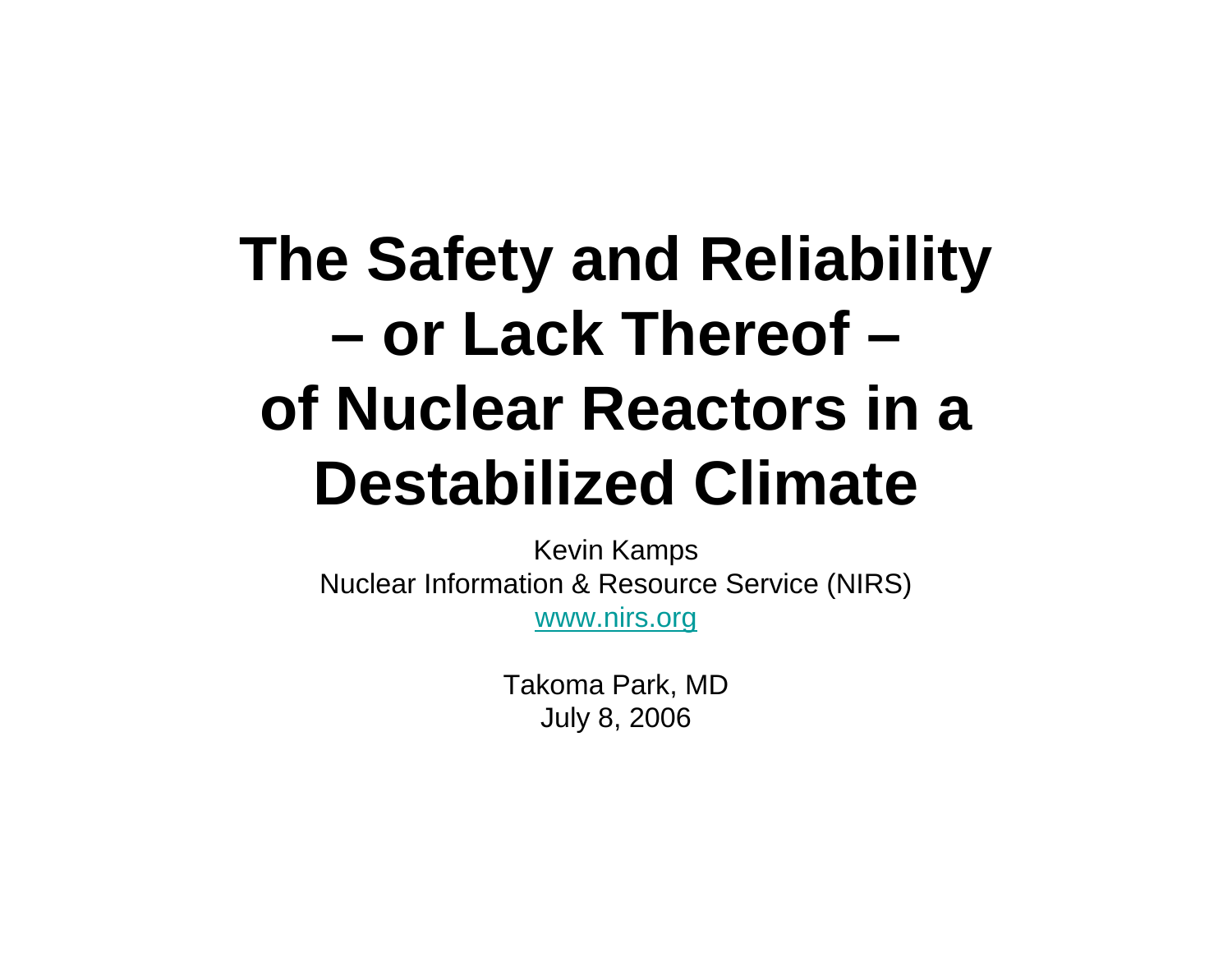#### Some Effects of Climate Destabilization:

- **Severe Weather Events and Natural Disasters (Hurricanes, Tornadoes, High Winds, Heat Waves, Droughts, Floods)**
- **Rising Sea Level**
- **Grid Instability**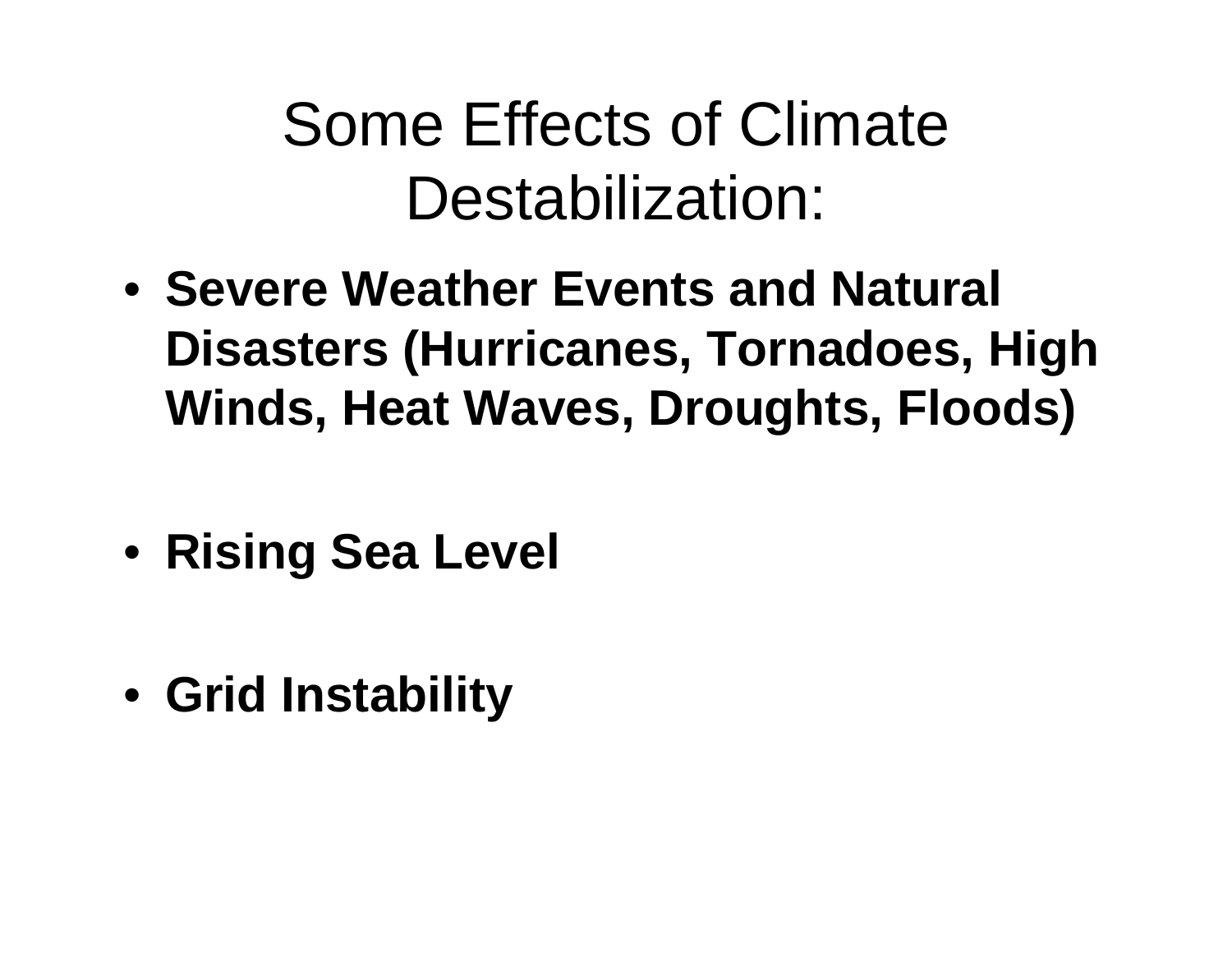## Intergovernmental Panel on Climate Change (IPCC), 2001:

- "Projected Changes in Climate Extremes Could Have Major Consequences: The vulnerability of human societies and natural systems to climate extremes is demonstrated by the damage, hardship, and death caused by events such as *droughts, floods, heat waves, avalanches, and wind storms…some extreme events are projected to increase in frequency and/or severity in the 21st century due to changes in the mean and/or variability of climate, so it can be expected that the severity of their impacts will also increase in concert with global warming*…"
- ---from IPCC, Summary for Policymakers, Climate Change 2001: Impacts, Adaptation, and Vulnerability.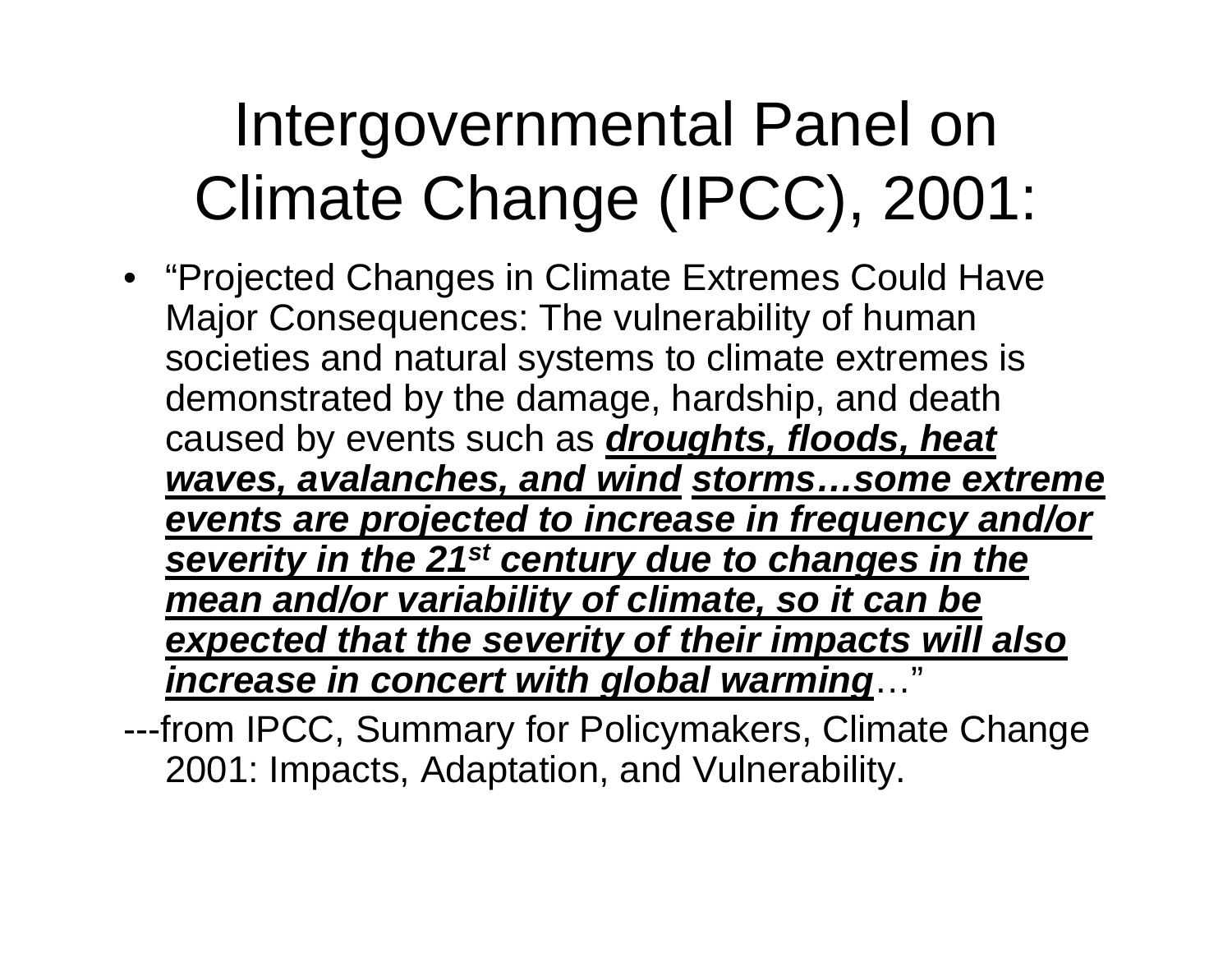#### "**It's the extreme weather and climate events that will have some of the most severe impacts on human society as the climate changes."**

Jerry Meehl, National Center for Atmospheric Research [Author of study finding that heat waves will grow more common and more intense: Paris will experience 31% more heat waves in 21<sup>st</sup> Century, Chicago will experience 25% more heat waves, he predicts.]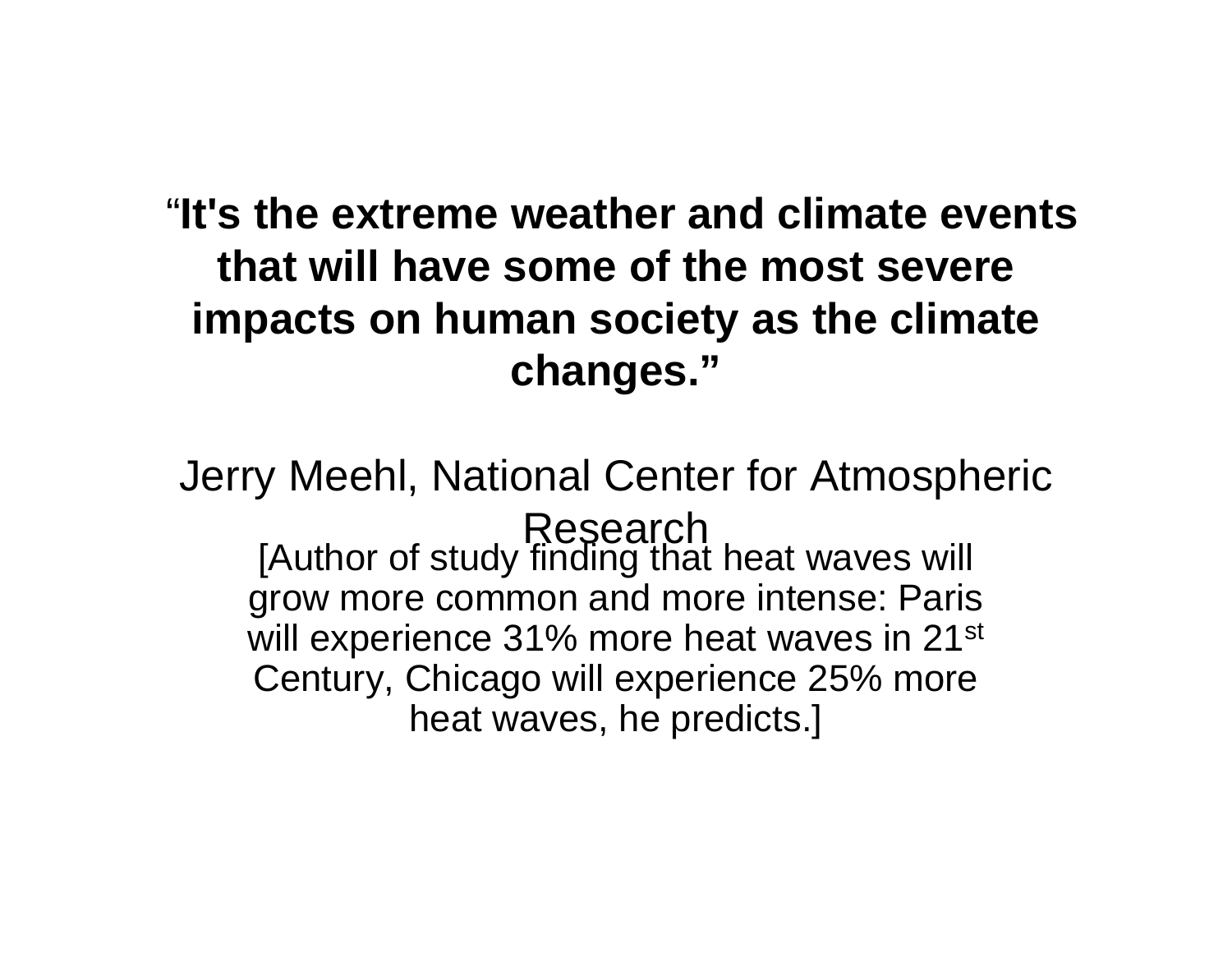#### What's the Risk? RADIOACTIVITY!

- Natural disasters and nuclear power plants don't mix because of the risk of releasing the vast amounts of harmful radioactivity present on-site. Operating reactor cores hold billions of curies of radioactivity. High-level radioactive waste storage pools hold decades worth of waste. Outdoor dry casks each hold over 200 times the long-lasting radiation released by the Hiroshima atomic bomb.
- The risk of catastrophic radiation releases, that could kill or injure tens of thousands downwind and downstream, is increased due to global warming induced severe weather events.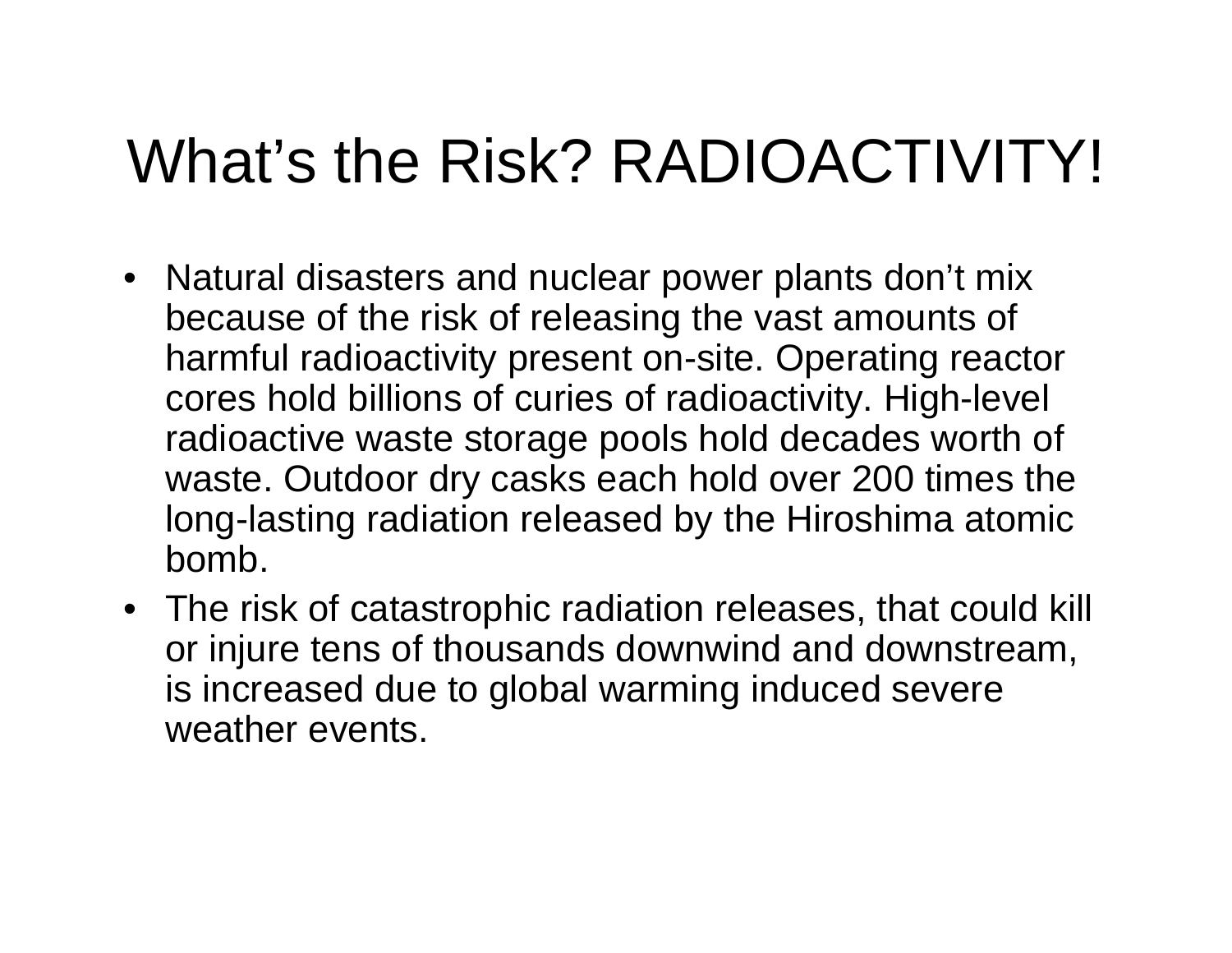## Flooding at Nuclear Reactors:

• Cooper Nuclear Power Station on the Missouri River in southeastern Nebraska, July 1993

(Photo Credit: Diane Krogh/Lighthawk)

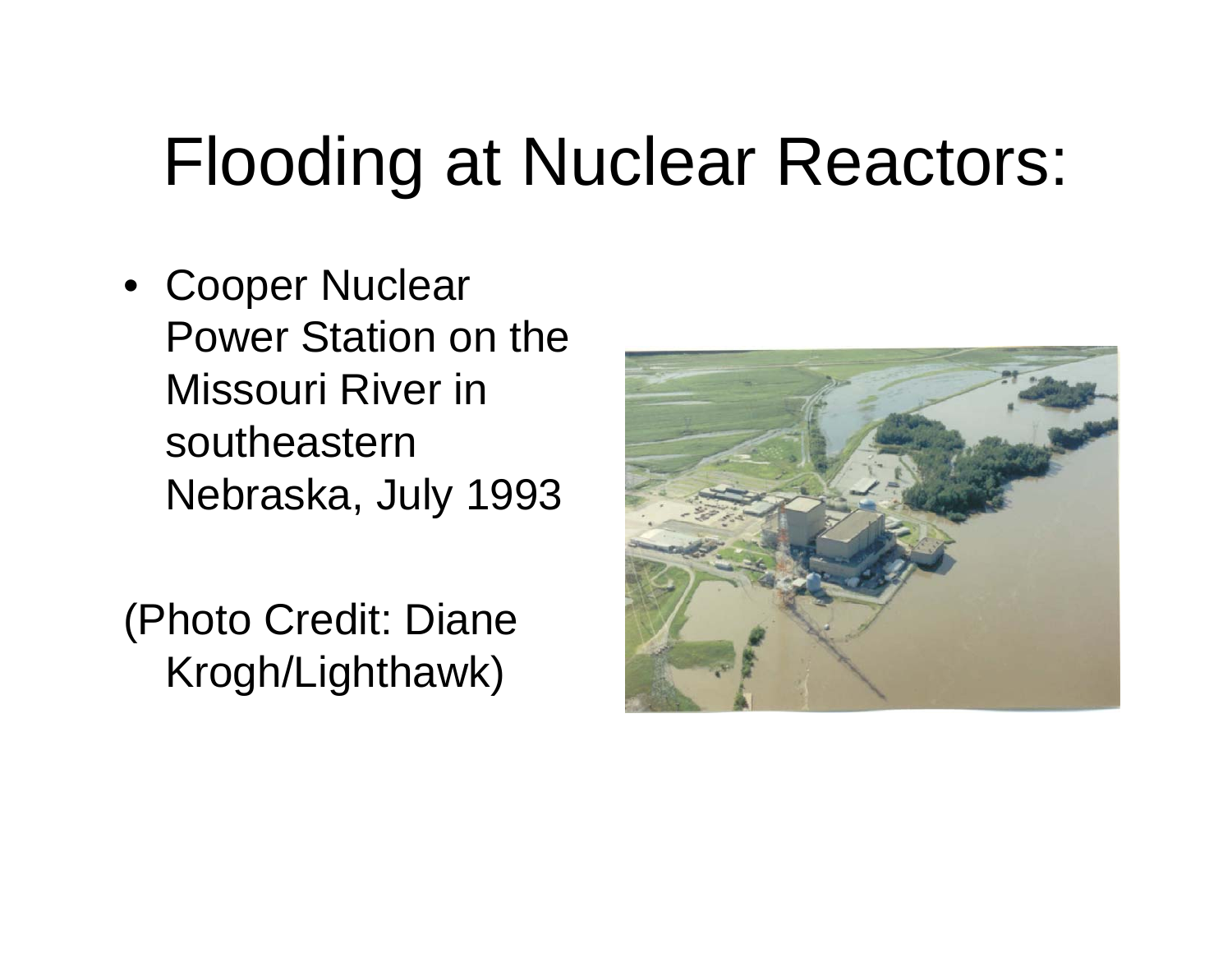# Flood at Cooper Nuke Plant:

- $\bullet$  Reactor forced to shut down as dikes and levees failed, blocking many emergency escape routes in region
- $\bullet$  Although NRC & nuclear utility assured no danger to public during flood, it was later revealed (NRC Information Notice 94-27, March 31, 1994):
- $\rightarrow$  below ground rooms in reactor & turbine buildings were extensively flooded;
- $\rightarrow$  "the floor drain system had backed up so that standing water from within areas known to be radiologically contaminated had migrated out into designated clean areas;"
- $\rightarrow$  plant personnel "had not established measures to divert the water away from important components;"
- $\rightarrow$  flood waters within reactor building had impinged on electrical cables and equipment such as the Reactor Core Isolation Cooling pump room (a critical reactor safety system during station blackout conditions), causing short circuits;
- $\rightarrow$  "This event demonstrates that flooding problems and degradation of equipment may be caused by water inleakage even though flood waters are not above grade elevations."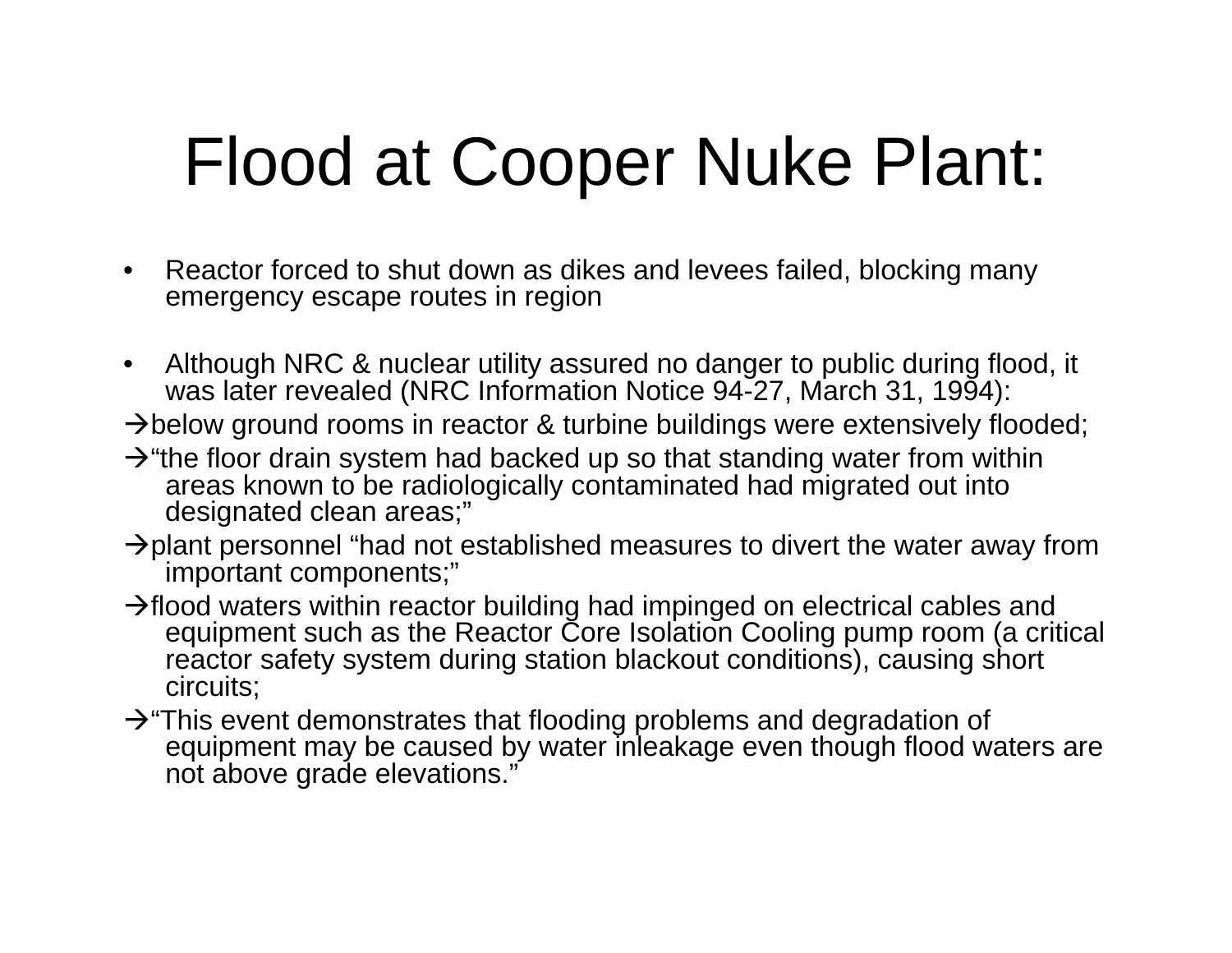#### Floods at Prairie Island, MN:

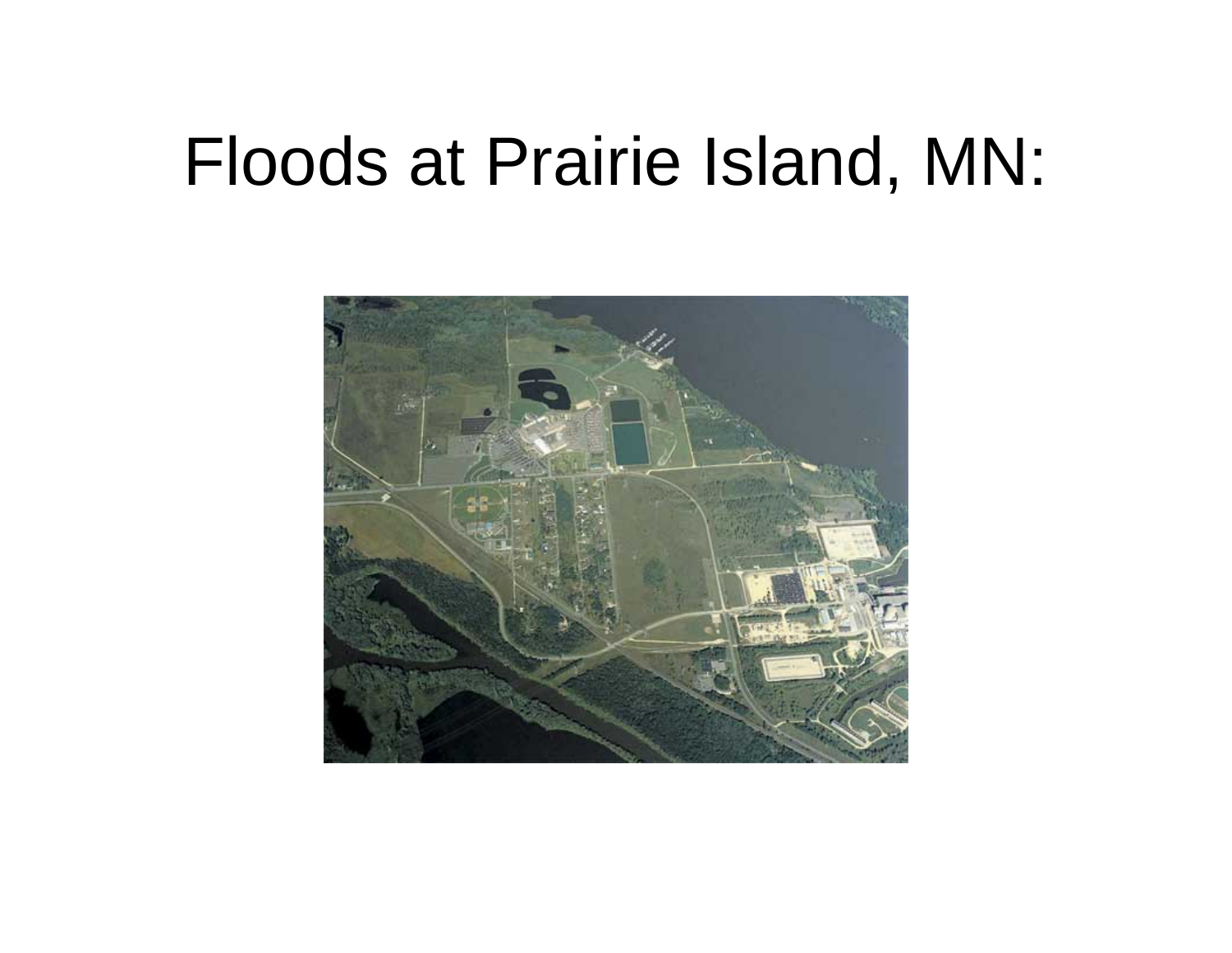#### Nuke Waste Storage in a Flood Plain?!

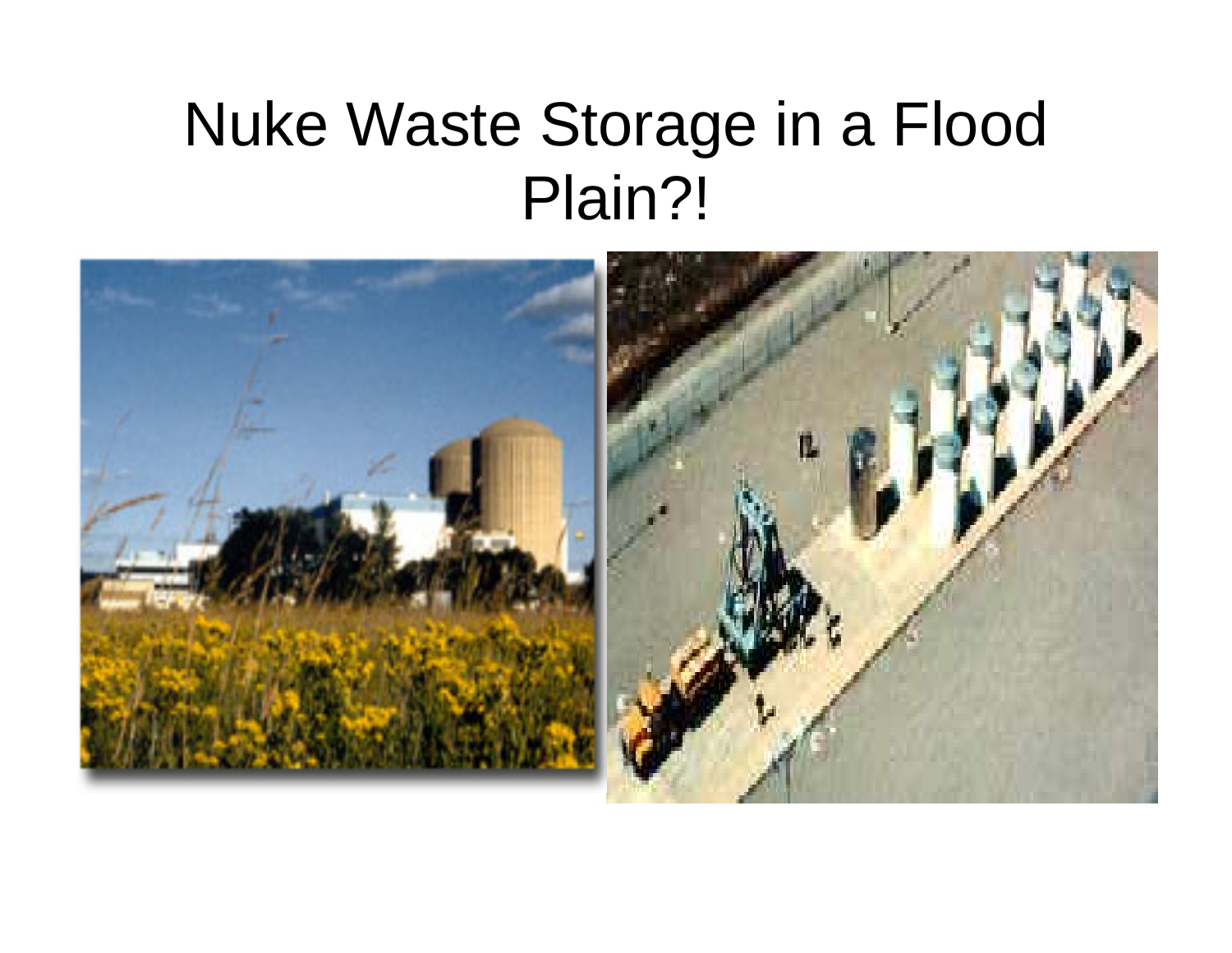## Floods at Prairie Island

- $\bullet$  Major flood in 1965, just three years before nuclear utility began building reactors without informed consent of Mdewakanton Dakota tribe
- •Large floods in mid 1990s required sandbagging and active pumping
- $\bullet$  Seasonal floods regularly block only emergency evacuation route from island to mainland
- "The safety significance of one issue from 2005 remains under review. The NRC has identified an apparent violation of the agency's emergency planning requirements which has been preliminarily evaluated to be a "white" finding, one of low to moderate safety significance. *The NRC found that the plant's emergency plan did not meet the requirements for actions to be taken in the event of flooding at the plant."* (NRC press release, April 6, 2006)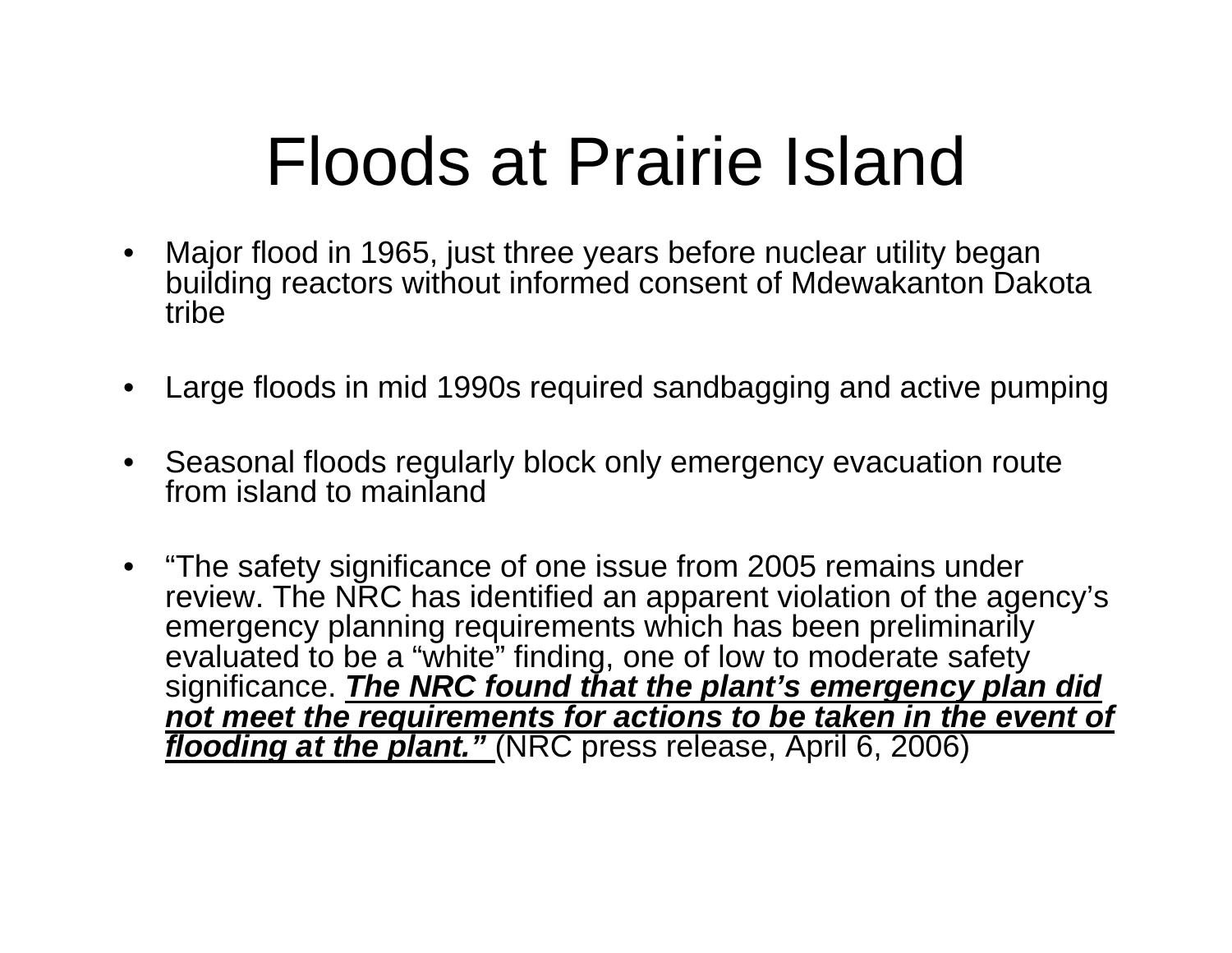#### Tornadoes & Nukes:

- • Calvert Cliffs Nuclear Power Plant on the Chesapeake Bay in Lusby, Maryland (April 28, 2002)
- F3 to F5 on the Fugita Wind Damage Scale, with wind speeds from at least 158 to over 260 miles per hour, and damage ranging from "severe" to "devastating" to "incredible," passed within one mile of the twin reactors (photo credit: Calvert Cliffs Nuclear Plant)

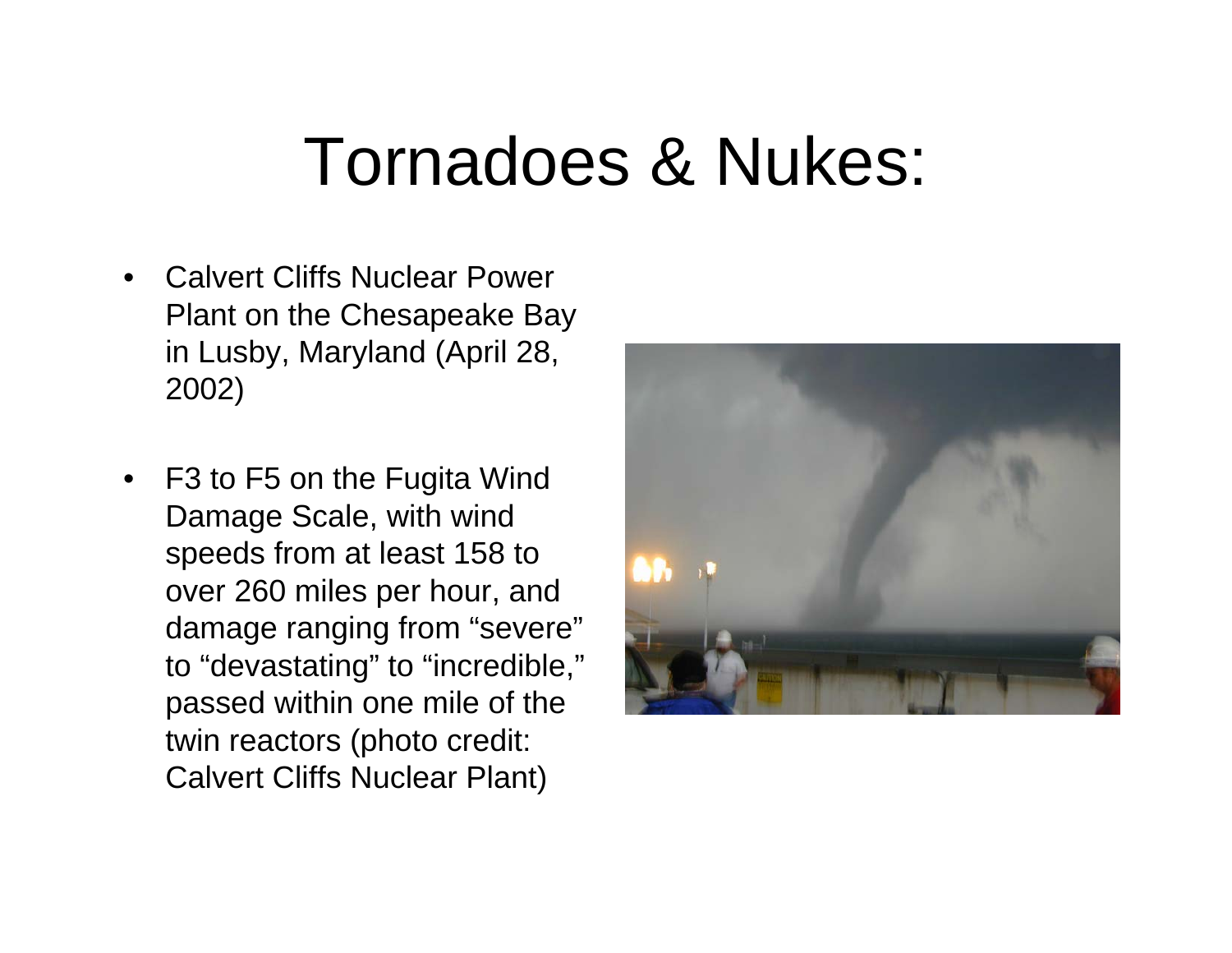#### La Plata, Maryland after "Calvert Cliffs Tornado":

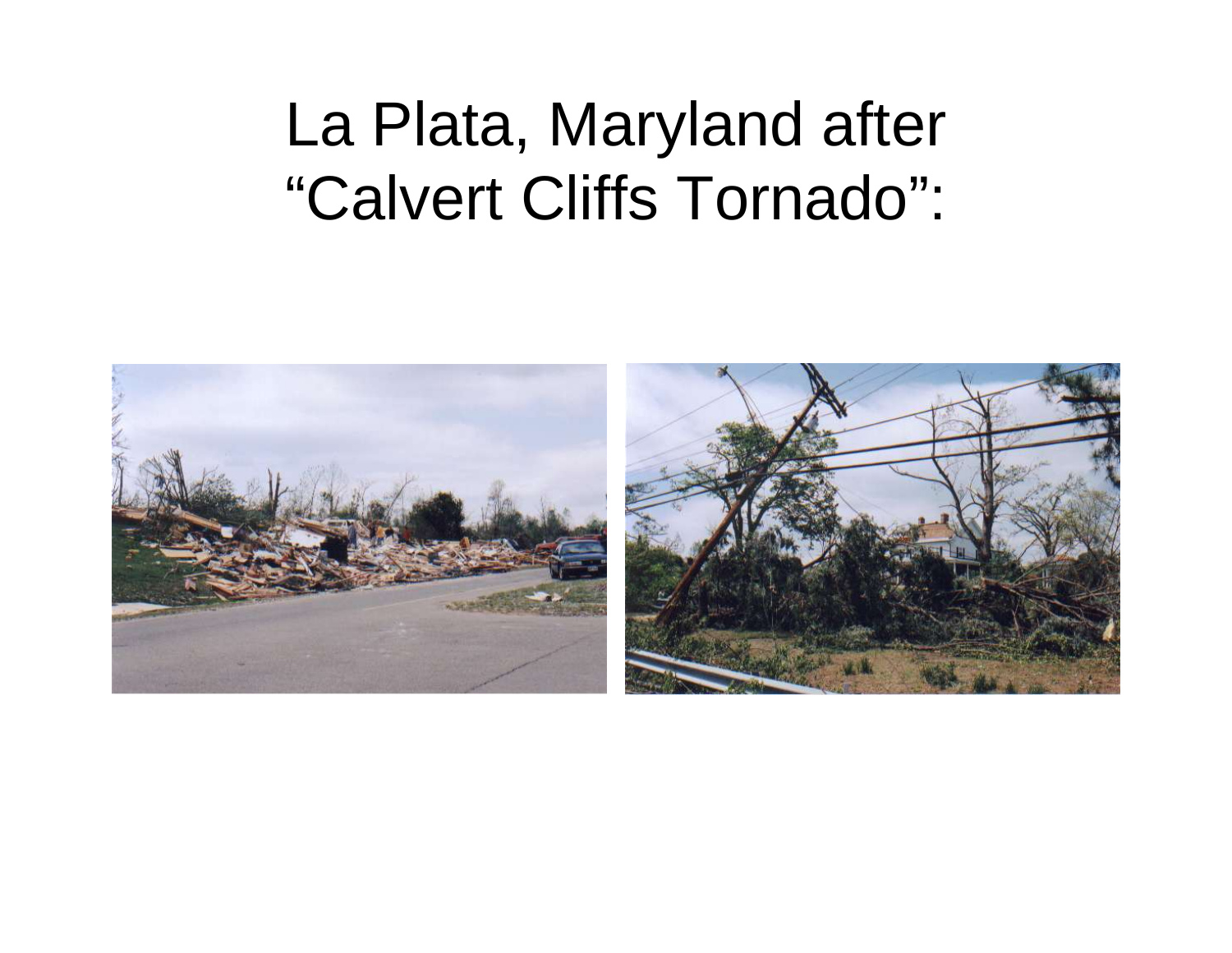## Tornadoes & Nukes:

- NRC has reported that F4 & F5 tornadoes can generate winds and tornado "missiles" which can severely damage steel reinforced concrete structures
- F2 to F5 tornadoes can also damage or destroy support systems for onsite irradiated nuclear fuel storage pools, such as offsite power supply, onsite emergency backup power supply, cooling pumps, and make-up water supply (NRC, Spent Fuel Pool Accident Risk Study, Oct. 2000)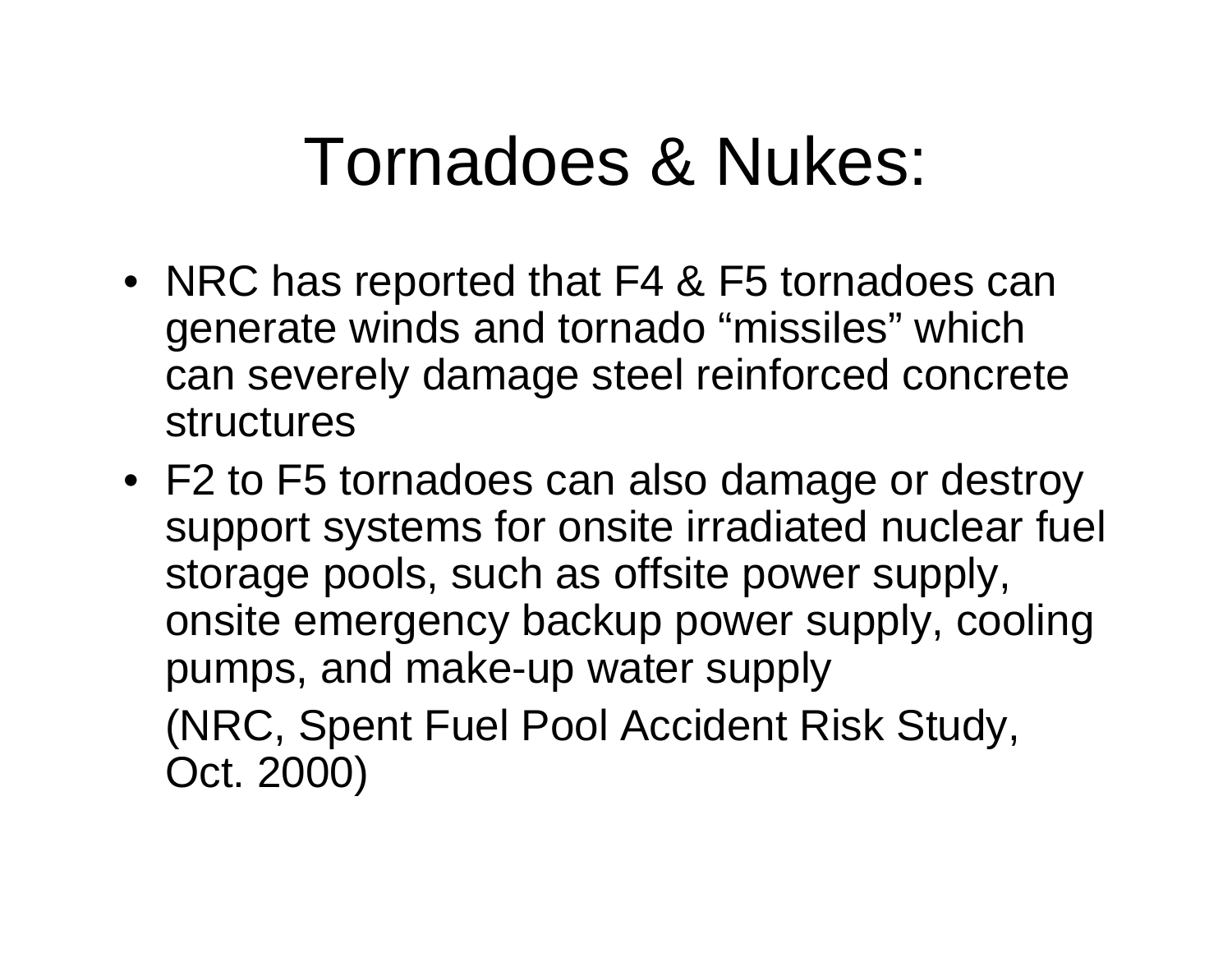#### Tornado hits Davis-Besse, near Toledo, June 24, 1998:

- • "Significant" tornado, with wind speeds between 113 and 156 mph – Fugita Scale Category F2 – scored direct hit while reactor at 99% power;
- $\bullet$  Station had not been notified of approaching storm, and plant personnel inside facility were unaware of it despite Nat'l Weather Service warnings;
- $\bullet$  Lightning and high winds caused a loss of off-site power, automatically shutting down reactor – 11 transmission towers toppled in vicinity;
- $\bullet$  41 "tense hours" of emergency core cooling and communication breakdowns;
- $\bullet$  Plant's main phone system knocked out, including "hot line" to NRC in Washington, delaying alert to emergency management officials;
- $\bullet$  Emergency diesel generators supplying power to key safety systems experienced a number of malfunctions for the first 24 hours of the crisis – offsite power was restored in the nick of time to prevent core overheating;
- $\bullet$  High-level rad. waste storage pools are not required to be connected to emergency back-up power -- temperature rose from normal level of 110 degrees F to 140 degrees F.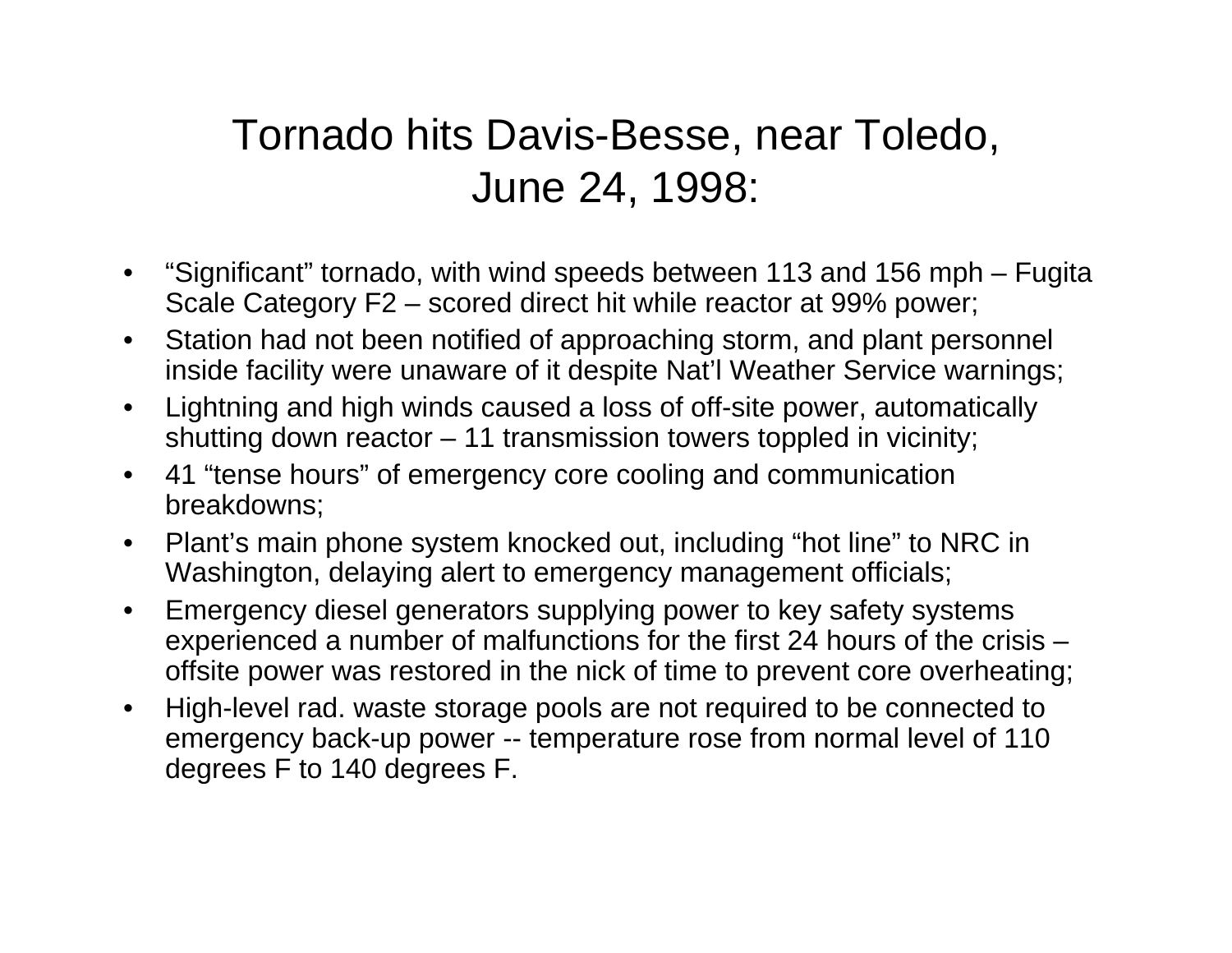## **"Nuclear Disaster Averted"**

Newspaper headlines re: Davis-Besse 1998 Tokai-mura, Japan 1999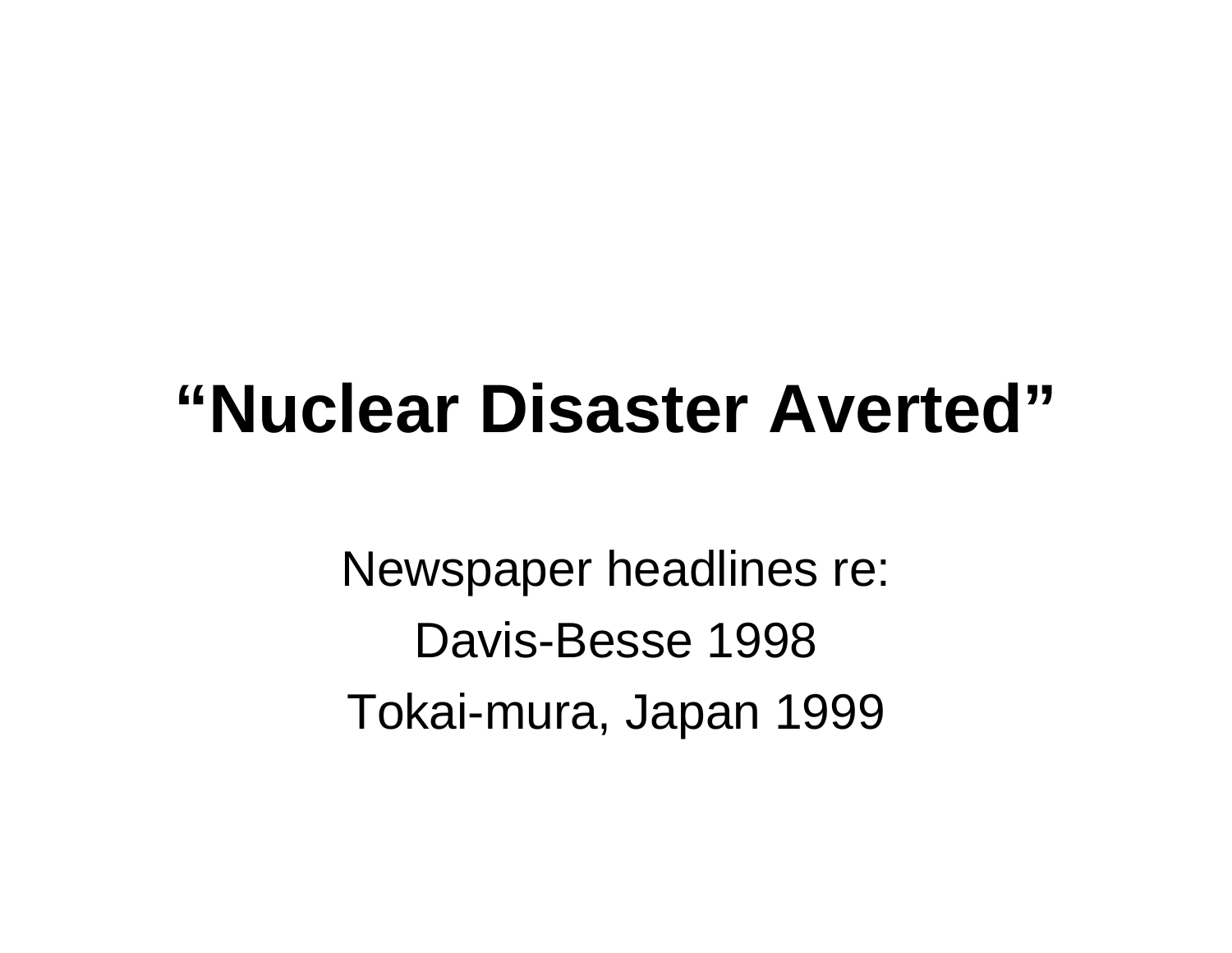### Hurricanes and Nukes:

• Category 5 Hurricane Andrew that passed directly over the twinreactor Turkey Point nuclear power plant 30 miles south of Miami on August 24, 1992.

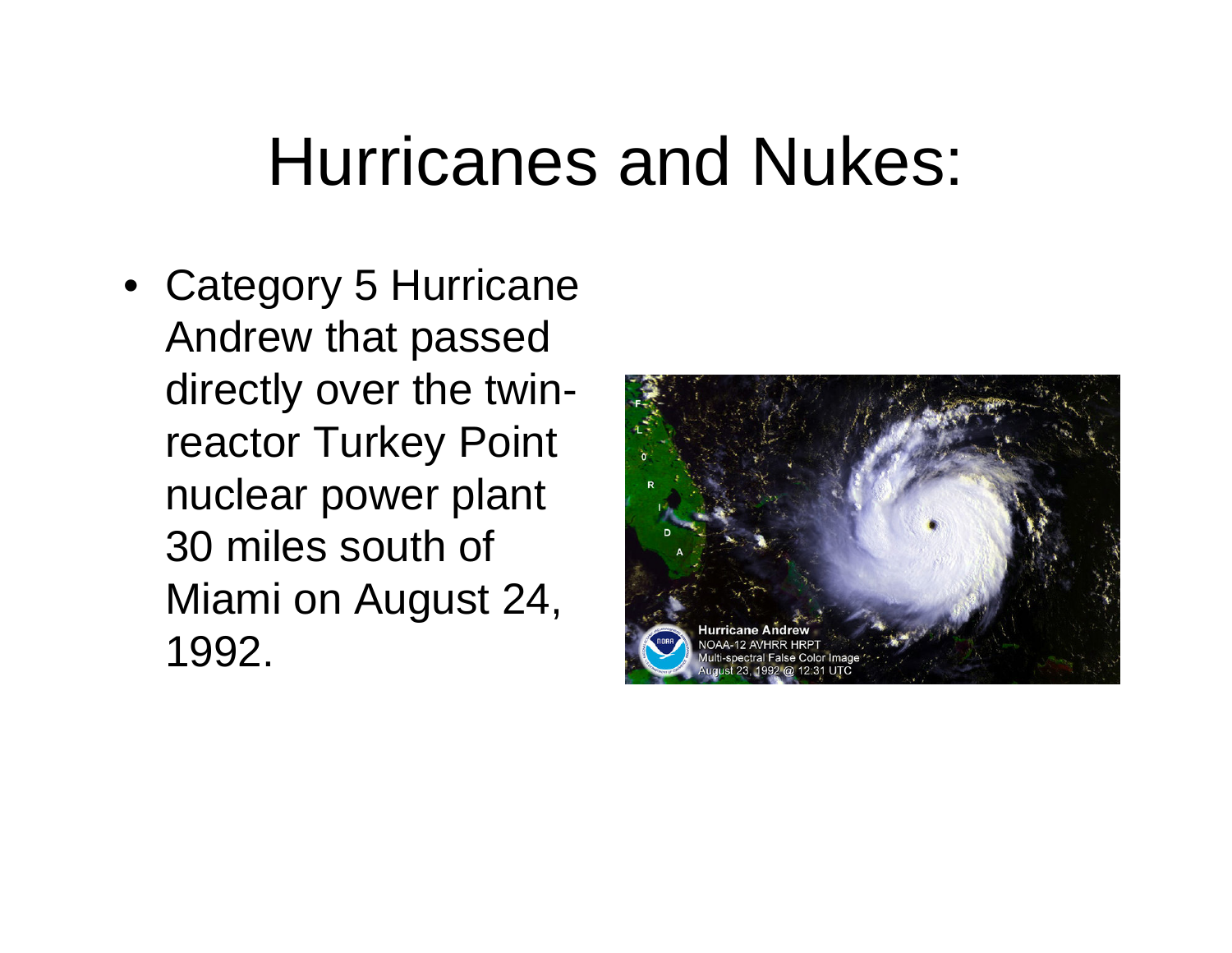# Hurricane Andrew @ Turkey Pt.

- Sustained winds at 145 mph & gusts at 175 mph;
- Reactors lost all off-site power during storm and for five days longer;
- Emergency diesel generators functioned for entire six days, but required diesel fuel be diverted *away from area hospitals* to the nuclear plant as a regional safety priority;
- Off-site communications were lost for 4 hours during storm – access to site blocked by debris and fallen trees;
- Radiological monitoring equipment destroyed, which would have significantly hampered emergency operations and civilian evacuation in the case of a radiation release, as its intensity and direction could not have been determined.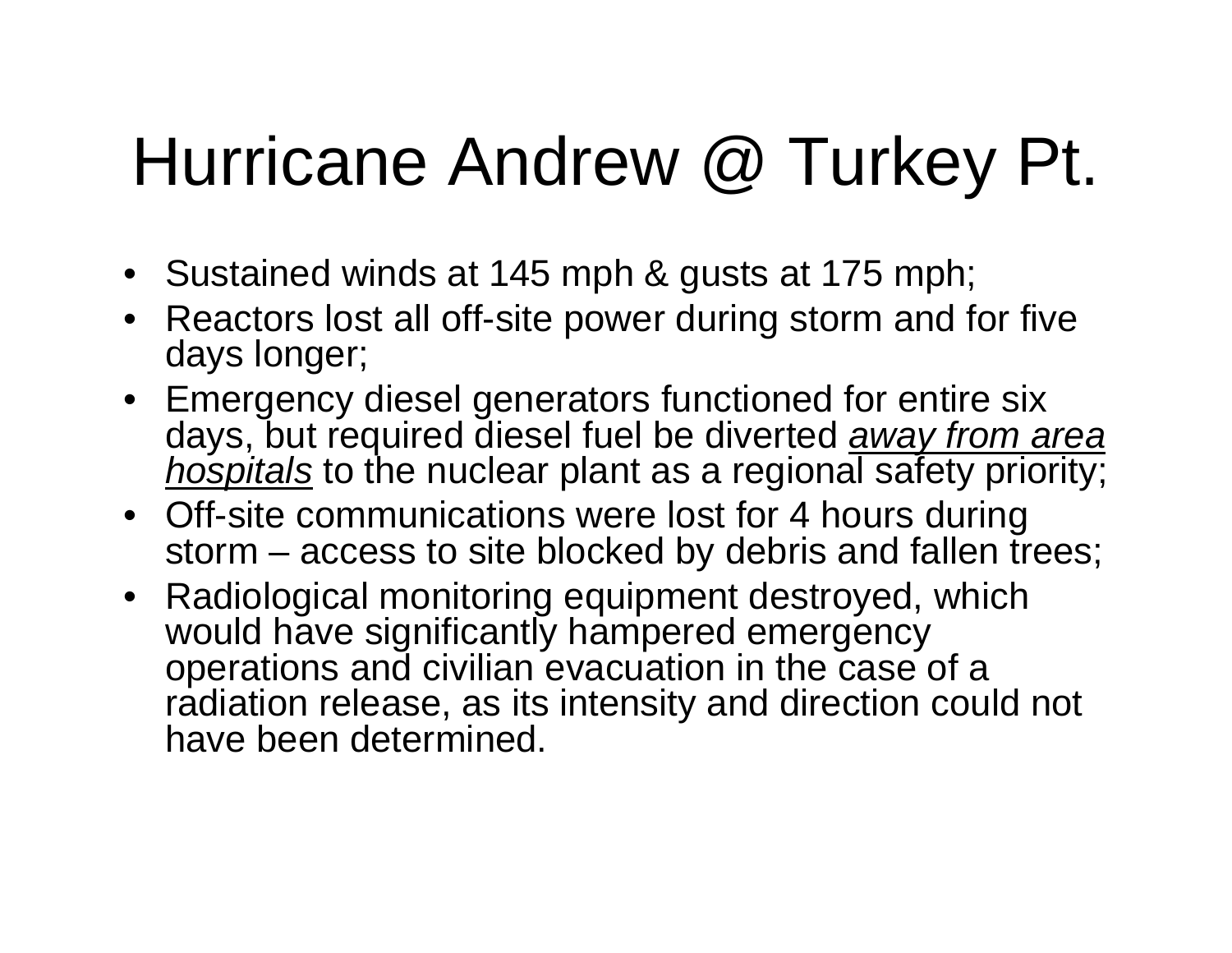# Fire Danger @ Turkey Pt.

- Reactors' fire protection system destroyed when winds and "missiles" toppled water tower holding 100,000 gallons, also puncturing adjacent water storage tanks holding 1,250,000 gallons;
- Collapse also destroyed fire protection water pumps;
- Hurricane also stripped fire-resistant coating from reactor emergency shutdown electrical cables;
- Adjacent fossil fuel plant's fuel oil storage tank ruptured, spilling 100,000 gallons of combustible fuel oil and spewing it onto the nuclear site.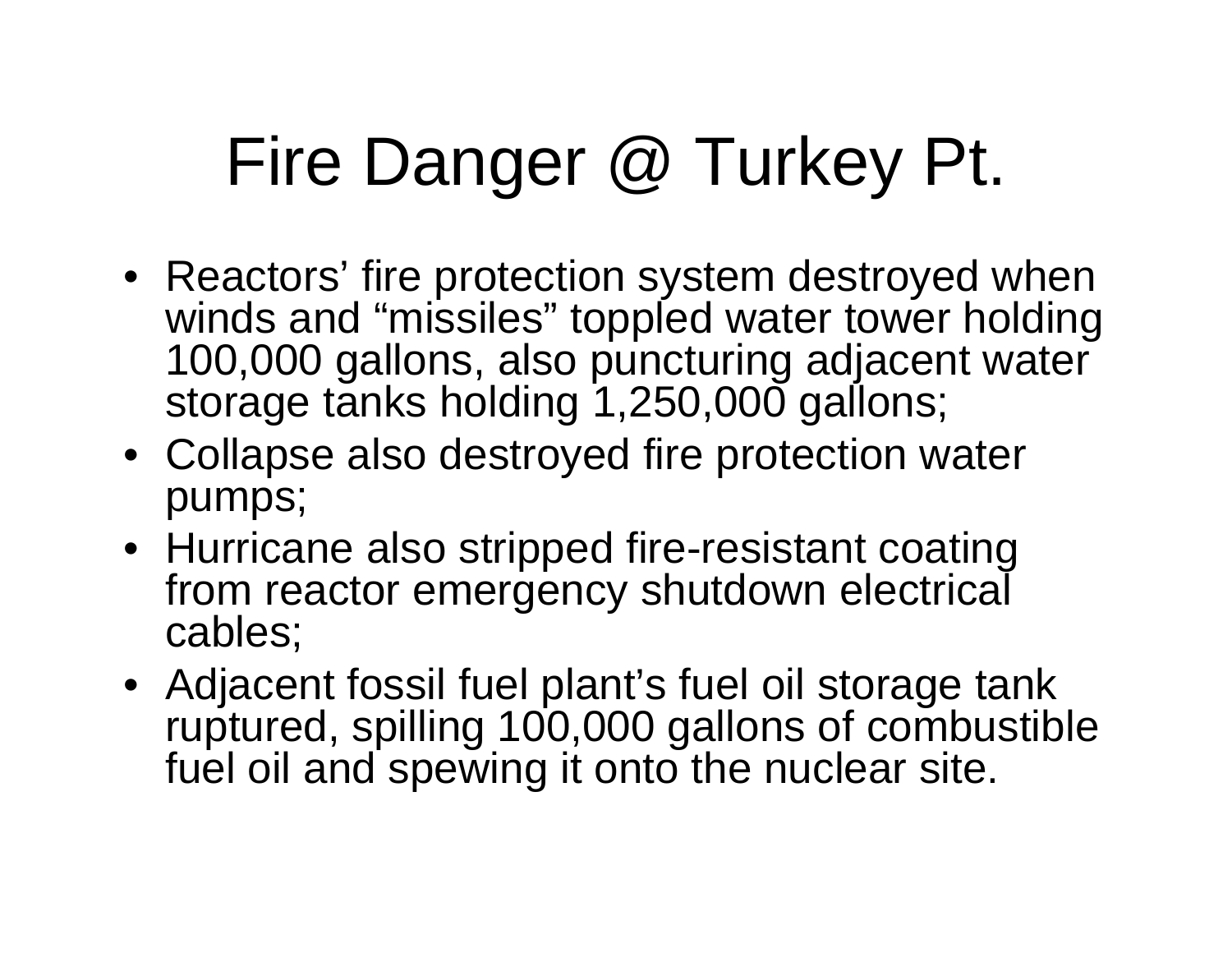#### Coastal Reactors Vulnerable to Hurricanes

#### What you ARE NOT supposed to know:

1. It doesn't take an accident for a nuclear power plant to release radioactivity into our air, water and soil. All it takes is the plant's everyday routine operation, and federal regulations permit these radioactive releases.

2. Radioactivity is measured in "curies." A large medical center, with as many as 1000 laboratories in which radioactive materials are used, may have a combined inventory of only about two curies. In contrast, an average operating nuclear power reactor will have approximately 16 billion curies in its reactor core. This is the equivalent long-lived radioactivity of at least 1,000 Hiroshima bombs.

3. A reactor's fuel rods, pipes, tanks and valves can leak. Mechanical failure and human error can also cause leaks. As a nuclear plant ages, so does its equipment - and leaks generally increase.

4. Some contaminated water is intentionally removed from the reactor vessel to reduce the amount of the radioactive and corrosive chemicals that damage valves and pipes. This water is filtered and then either recycled back into the cooling system or released into the environment.

5. A typical 1000-megawatt pressurized-water reactor (with a cooling tower) takes in 20,000 gallons of river, lake or ocean water per minute for cooling, circulates it through a 50-mile maze of pipes, returns 5,000 gallons per minute to the same body of water, and releases the remainder to the atmosphere as vapor. A 1000-megawatt reactor without a cooling tower takes in even more water - as much as one-half million gallons per minute. The discharge water is contaminated with radioactive elements in amounts that are not precisely tracked, but are potentially biologically damaging.

6. Some radioactive fission gases, stripped from the reactor cooling water, are contained in decay tanks for days before being released into the atmosphere through filtered rooftop vents. Some gases leak into the power plant buildings' interiors and are released during periodic "purges" or "ventings." These airborne gases contaminate not only the air, but also soil and water.

7. Radioactive releases from a nuclear power reactor's routine operation often are not fully detected or reported. Accidental releases may not be completely verified or documented.

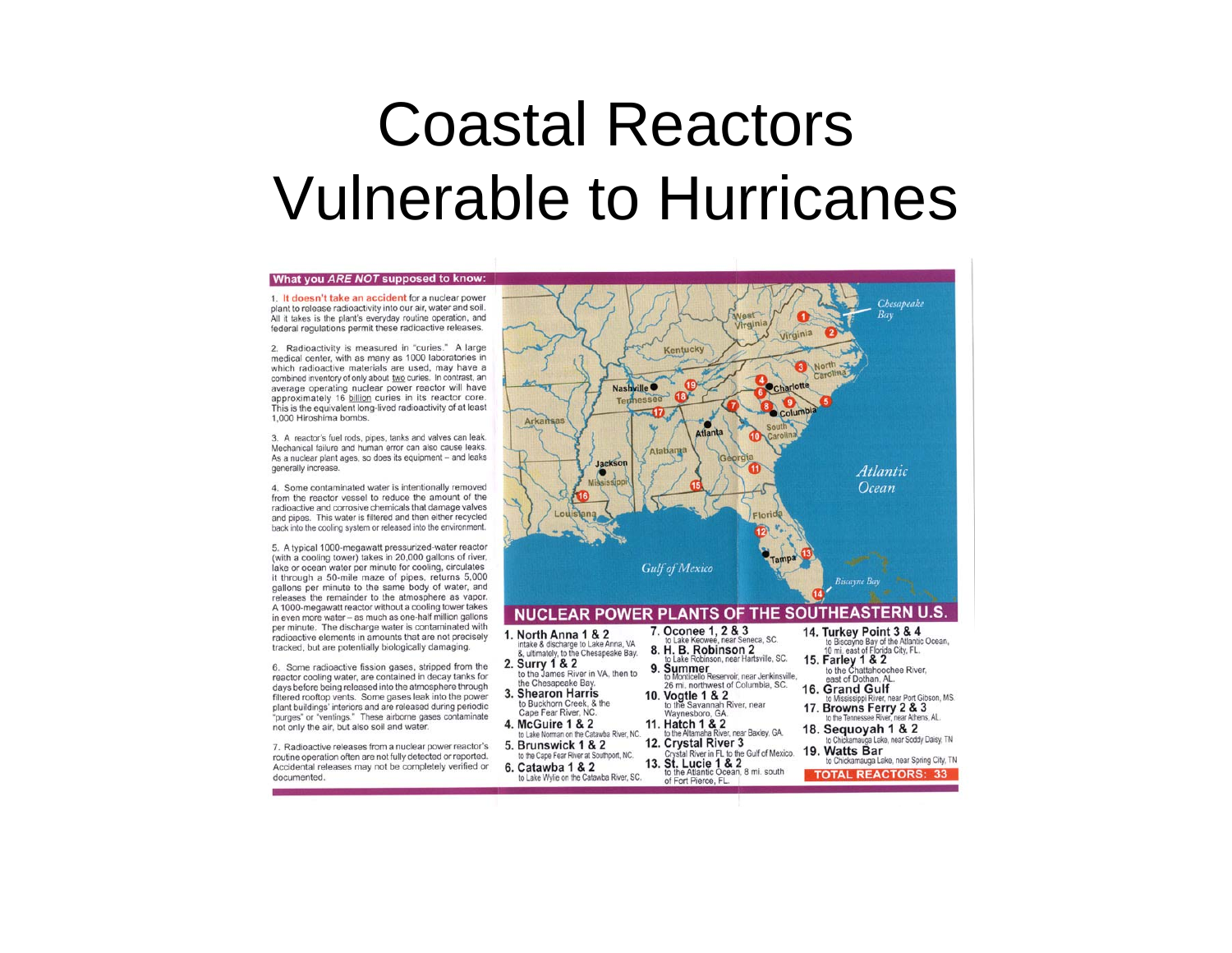#### Hurricane Katrina, Aug. 29, 2005

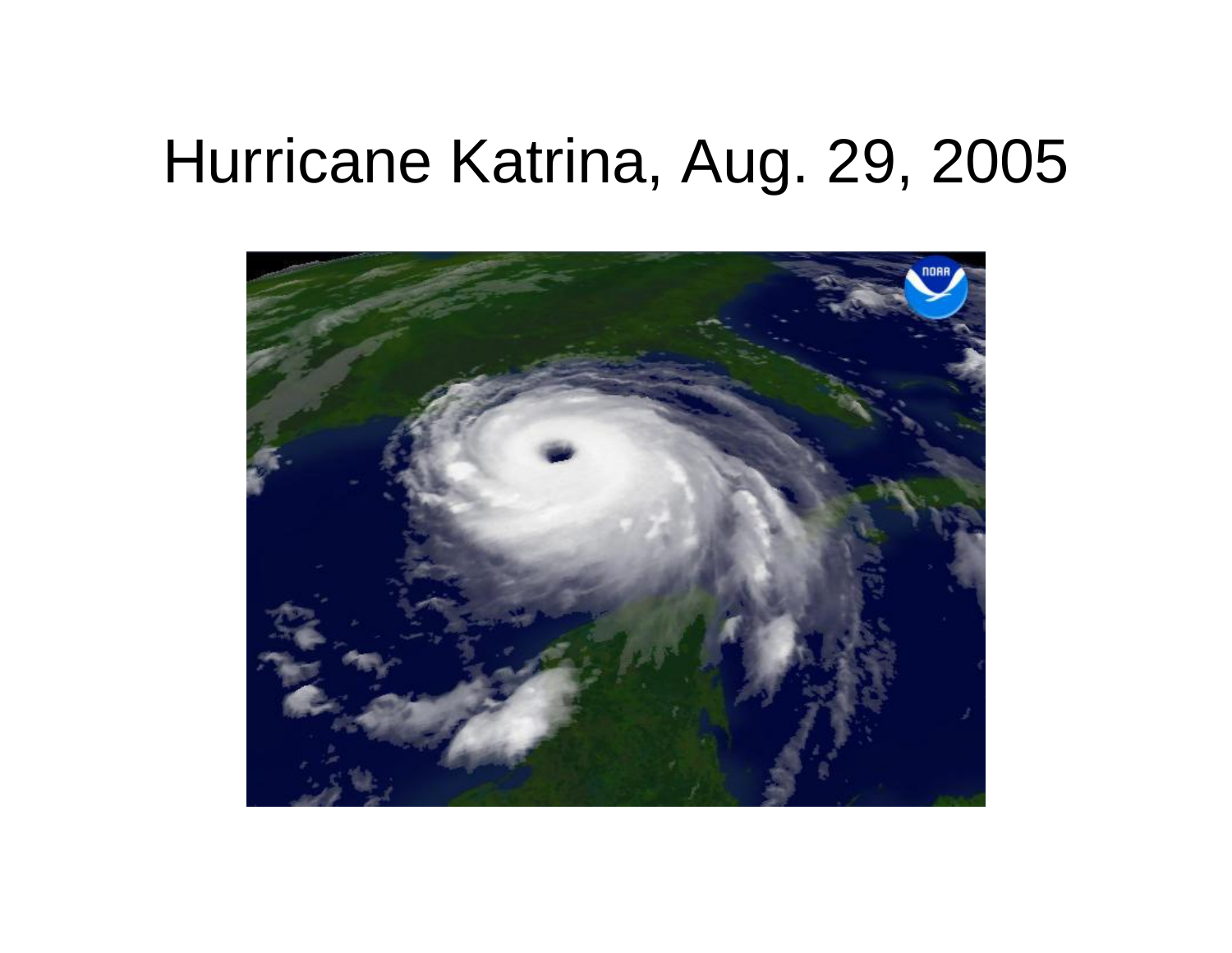## Katrina & Grand Gulf:

- As Grand Gulf nuclear power plant attempted to shut down as Hurricane Katrina approached the Gulf Coast, the storm's leading edge knocked out the offsite power to the facility – Grand Gulf was forced to rely on its emergency diesel generators to maintain safety and cooling systems.
- As global warming induced severe weather becomes more frequent and intense, nuclear power plants will be forced to shut down for safety reasons.
- Katrina made abundantly clear that U.S. emergency preparations and evacuation procedures are currently disasters in and of themselves, begging the question – what would happen during a severe-weather-induced radiological emergency?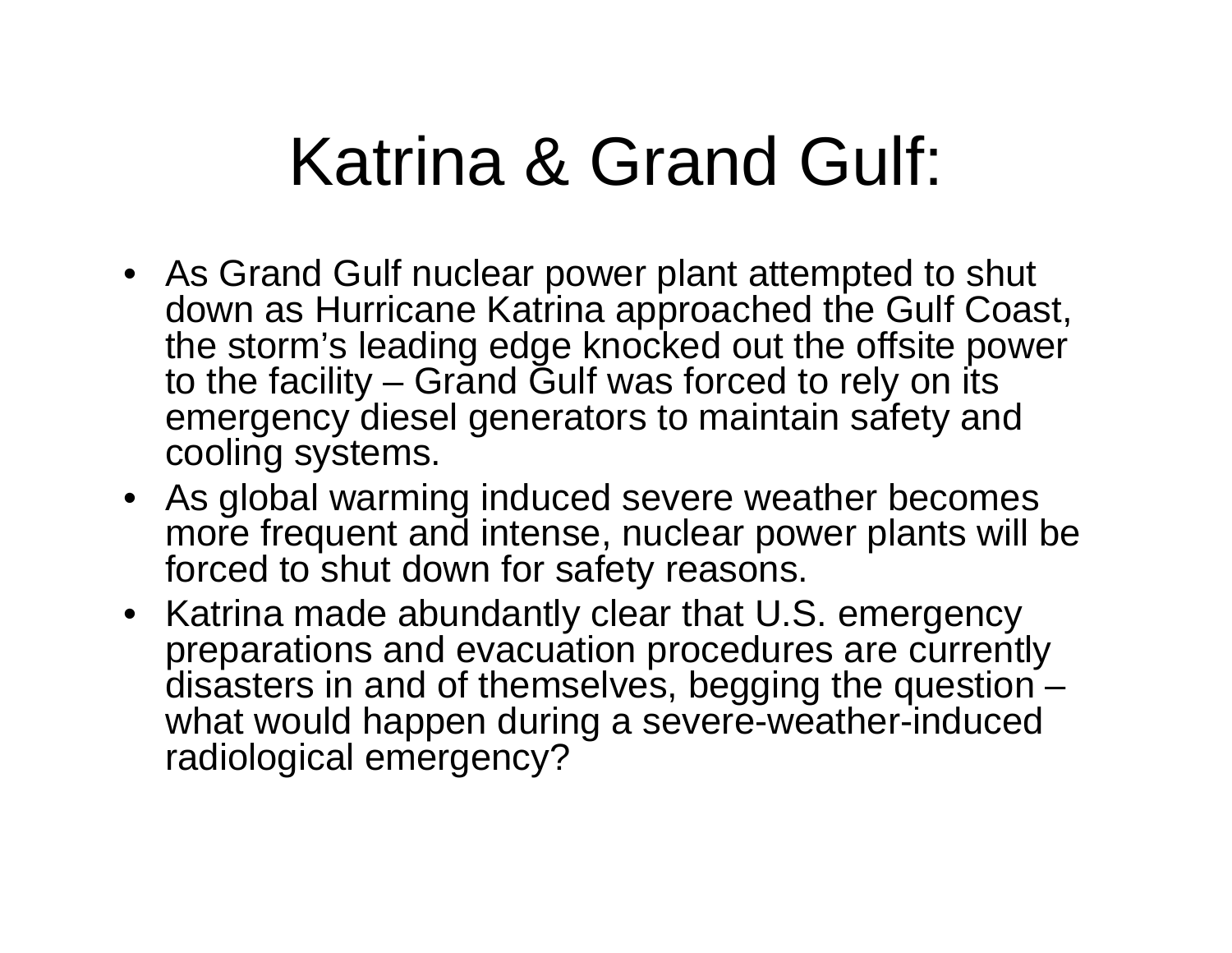## Heat Waves/Droughts & Nukes:

- **--European heat wave in summer 2003 killed tens of thousands**
- **--Safety margins and environmental regulations were overridden in France in bid to keep reactors running – exterior of reactor cores sprayed down with hoses, rivers "scalded" with hot water discharges**
- **--Reactor in Romania forced to shut down when Danube River level dropped below cooling water intake pipe**

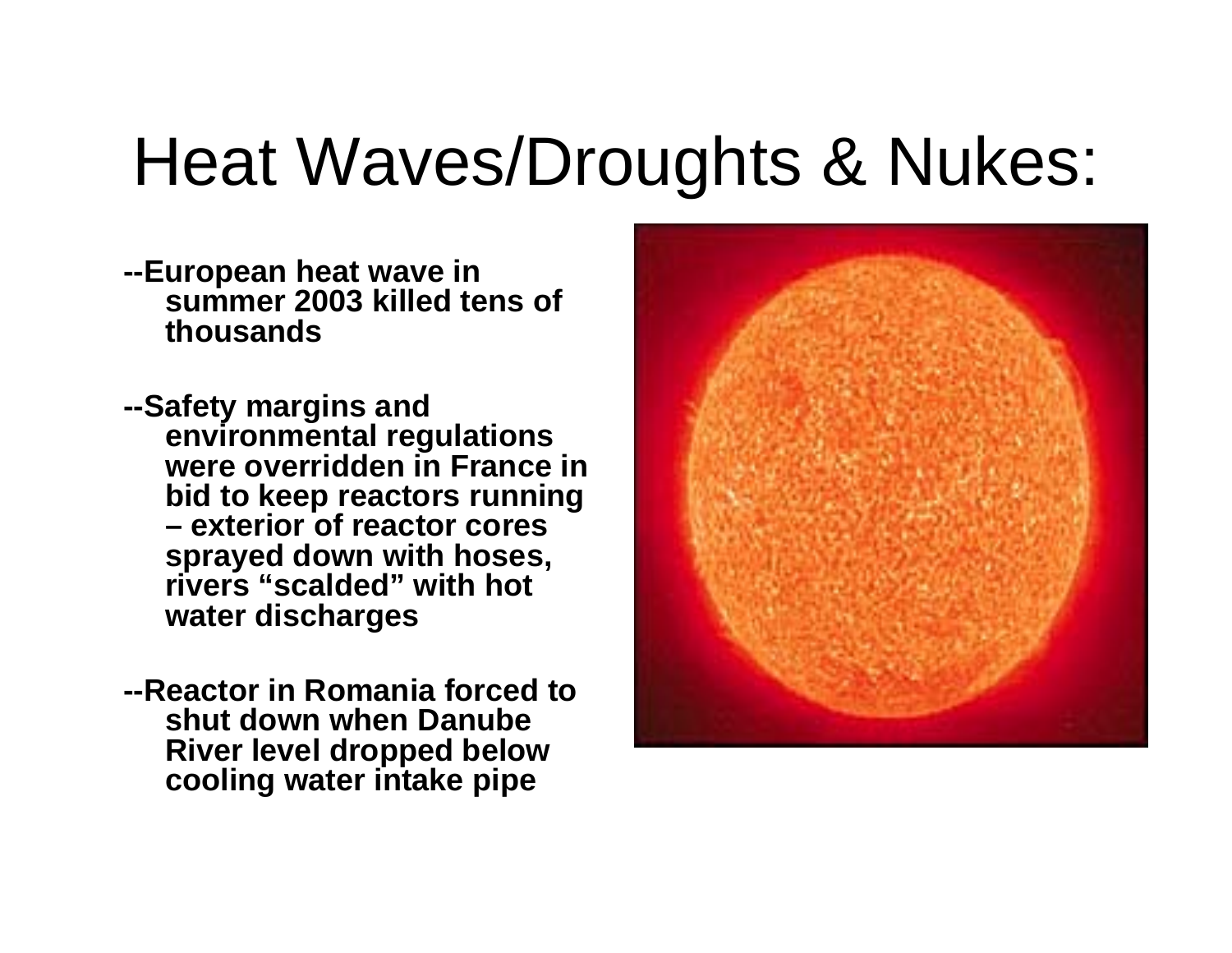#### Heat Waves/Droughts & US Nukes:

- Reactors on Great Lakes forced to shut down in late 1990s when lake water temperature rose too high, making steam condenser operation inefficient; similar shutdown at Cook plant on L. Michigan in summer, 2006.
- Not only are seven U.S. nuclear power plants located on the relatively shallow Lake Erie and Lake Ontario, but numerous U.S. reactors are located on rivers subject to dropping water levels and small lakes/reservoirs vulnerable to water temperature heat up.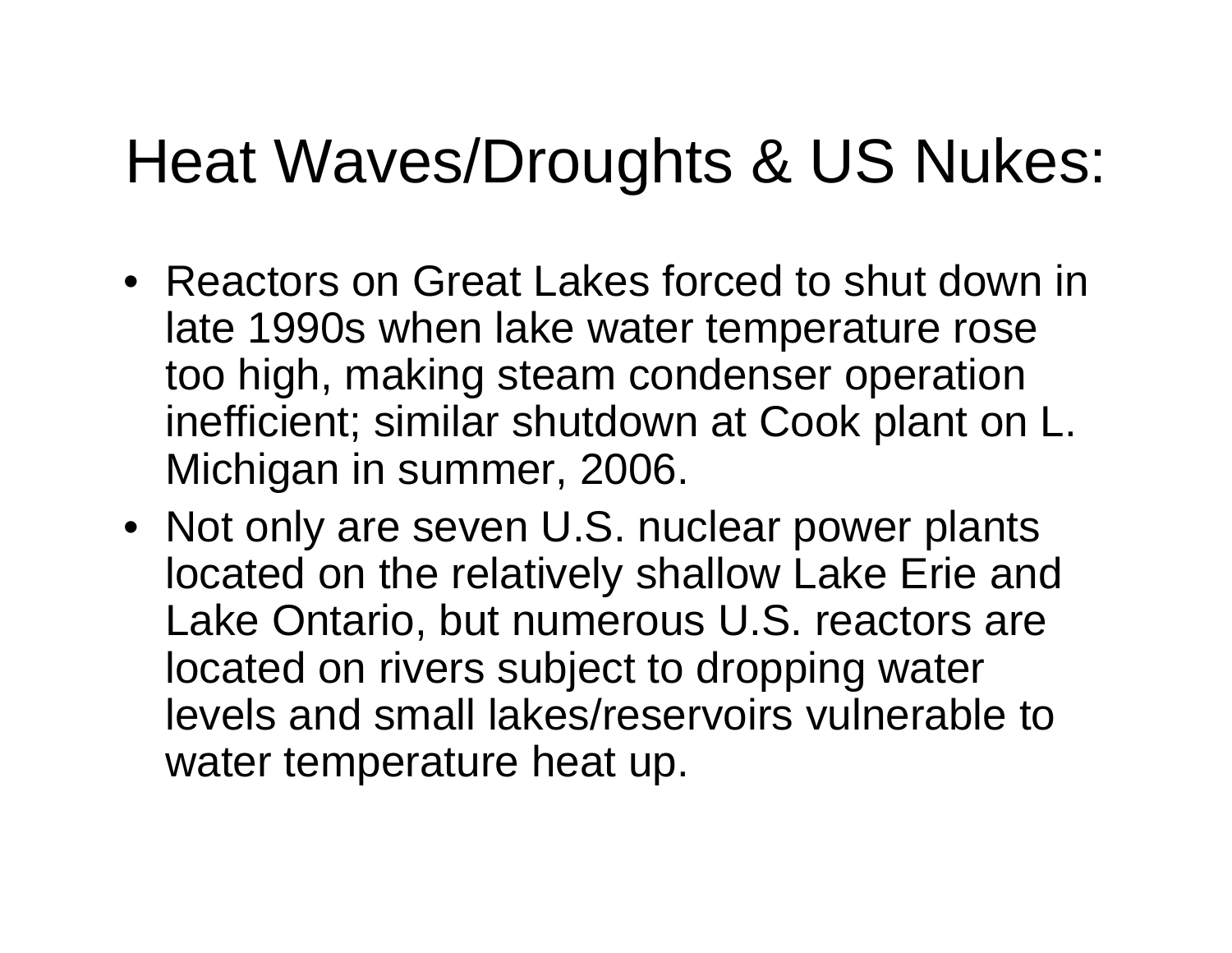- 1. Arkansas One 1 & 2 (AR) Dardanelle Reservoir, Arkansas River
- 2. Beaver Valley 1 & 2 (PA) Ohio River
- 3. Braidwood 1 & 2 (IL) Braidwood Lake, Kankakee River
- 4. Browns Ferry 2 & 3 (AL) Tennessee River
- 5. Brunswick 1 & 2 (NC) Cape Fear River, Atlantic Ocean
- 6. Byron 1 & 2 (IL) Rock River
- 7. Callaway (MO) Missouri River
- 8. Calvert Cliffs 1 & 2 (MD) Chesapeake Bay
- 9. Catawba 1 & 2 (SC) Lake Wylie, Catawba River
- 10. Clinton (IL) Clinton Lake, Salt Creek
- 11. Columbia (WA) Columbia River
- 12. Comanche Peak 1 & 2 (TX) Squaw Creek Reservoir, Brazos River
- 13. Donald C. Cook 1 & 2 (MI) Lake Michigan
- 14. Cooper (NE) Missouri River
- 15. Crystal River 3 (FL) Gulf of Mexico
- 16. Davis-Besse (OH) Lake Erie
- 17. Diablo Canyon 1 & 2 (CA) Pacific Ocean
- 18. Dresden 2 & 3 (IL) Kankakee River
- 19. Duane Arnold (IA) Cedar River
- 20. Joseph M. Farley 1 & 2 (AL) Chatahoochee River
- 21. Fermi 2 (MI) Lake Erie
- 22. James A. Fitzpatrick (NY) Lake Ontario

29. Kewaunee (WI)

Lake Michigan

23. Fort Calhoun (NE) Missouri River



saturated sludges shipped to a

radioactive waste dump.

65. Wolf Creek (KS) Coffey County Lake, Neosho River

46. Quad Cities 1 & 2 (IL)

Mississippi River

Mississippi River

48. H. B. Robinson 2 (SC)

49. Saint Lucie 1 & 2 (FL)

51. San Onofre 2 & 3 (CA)

53. Sequoyah 1 & 2 (TN)

Chickamauga Lake,<br>Tennessee River

54. Shearon Harris (NC) Harris Lake, Buckhorn Creek,

Project 1 & 2 (TX)

58. Susquehanna 1 & 2 (PA)

Susquehanna River

59. Three Mile Island (PA)

60. Turkey Point 3 & 4 (FL) Biscayne Bay of Atlantic Ocean

61. Vermont Yankee (VT)

Connecticut River

62. Vogtle 1 & 2 (GA)

Savannah River

63. Waterford 3 (LA)

64. Watts Bar (TN)

Mississippi River

Susquehanna River

Colorado River, Gulf of Mexico

Monticello Reservoir, Broad River

Cape Fear River

56. V. C. Summer (SC)

57. Surry 1 & 2 (VA)

James River

55. South Texas

Lake Robinson, Black Creek

47. River Bend (LA)

Atlantic Ocean

50. Salem 1 & 2 (NJ)

Delaware River

Pacific Ocean

52. Seabrook (NH)

Atlantic Ocean

**TOTAL OPERATING REACTORS: 103** 

Watts Bar Lake Tennessee River

Lake Ontario 36. North Anna 1 & 2 (VA) Lake Anna, North Anna River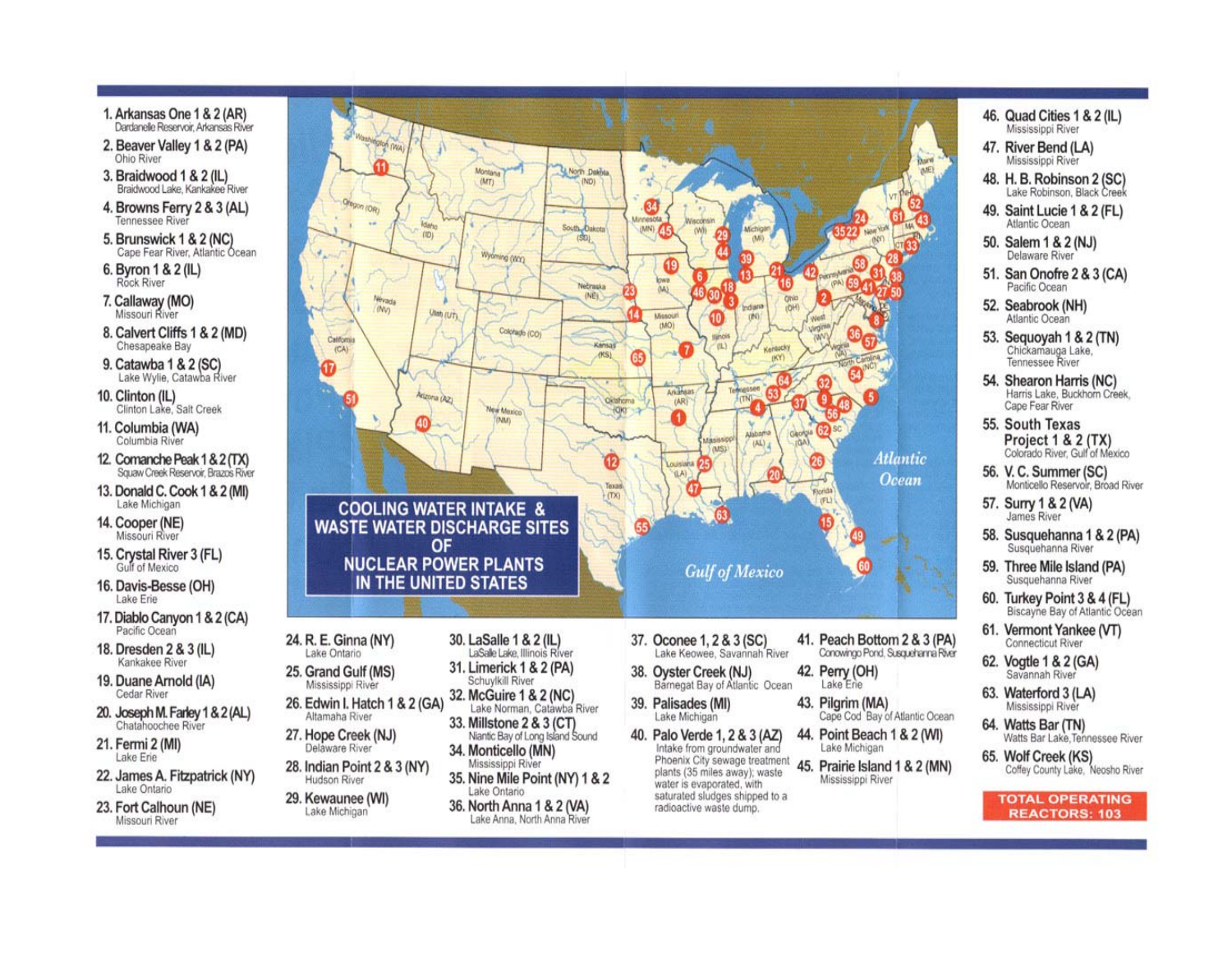## Sea Level Rise

• Current rates of sea-level rise are expected to increase as a result both of thermal expansion of the oceans and of partial melting of mountain glaciers and the Antarctic and Greenland ice caps. Consequences include loss of coastal wetlands and barrier islands, and a greater risk of flooding in coastal communities. Low-lying areas, such as the coastal region along the Gulf of Mexico and estuaries like the Chesapeake Bay, are especially vulnerable.

#### **Warning signs today:**

- • The current pace of sea-level rise is three times the historical rate and appears to be accelerating.
- $\bullet$  Global sea level has already risen by four to eight inches in the past century. Scientists' best estimate is that sea level will rise by an additional 19 inches by 2100, and perhaps by as much as 37 inches.

Taken from http://www.nrdc.org/globalWarming/fcons.asp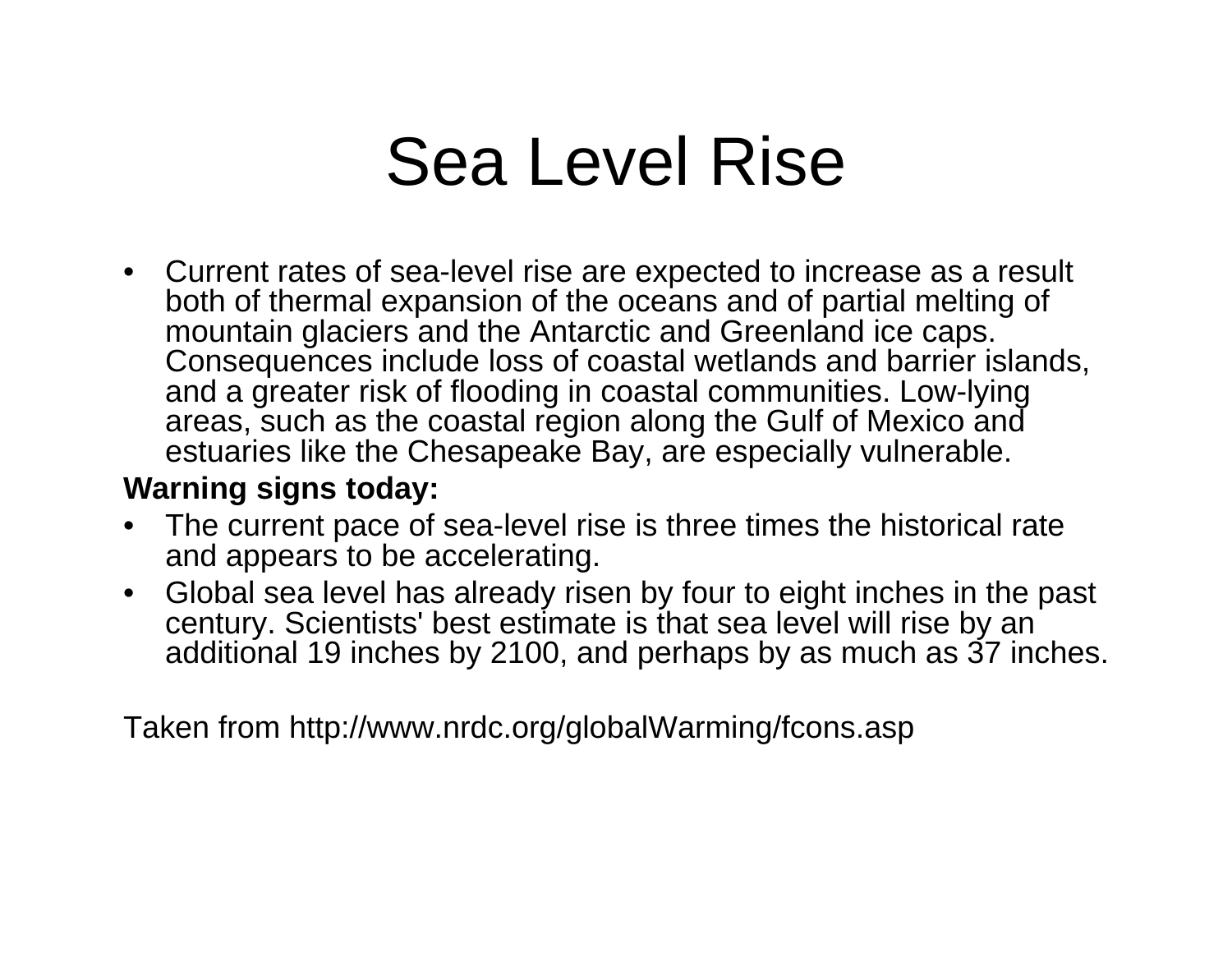## An Inconvenient Truth

"Global sea levels could rise by more than 20 feet with the loss of shelf ice in Greenland and Antarctica, devastating coastal areas worldwide."

--http://www.climatecrisis.net/thescience/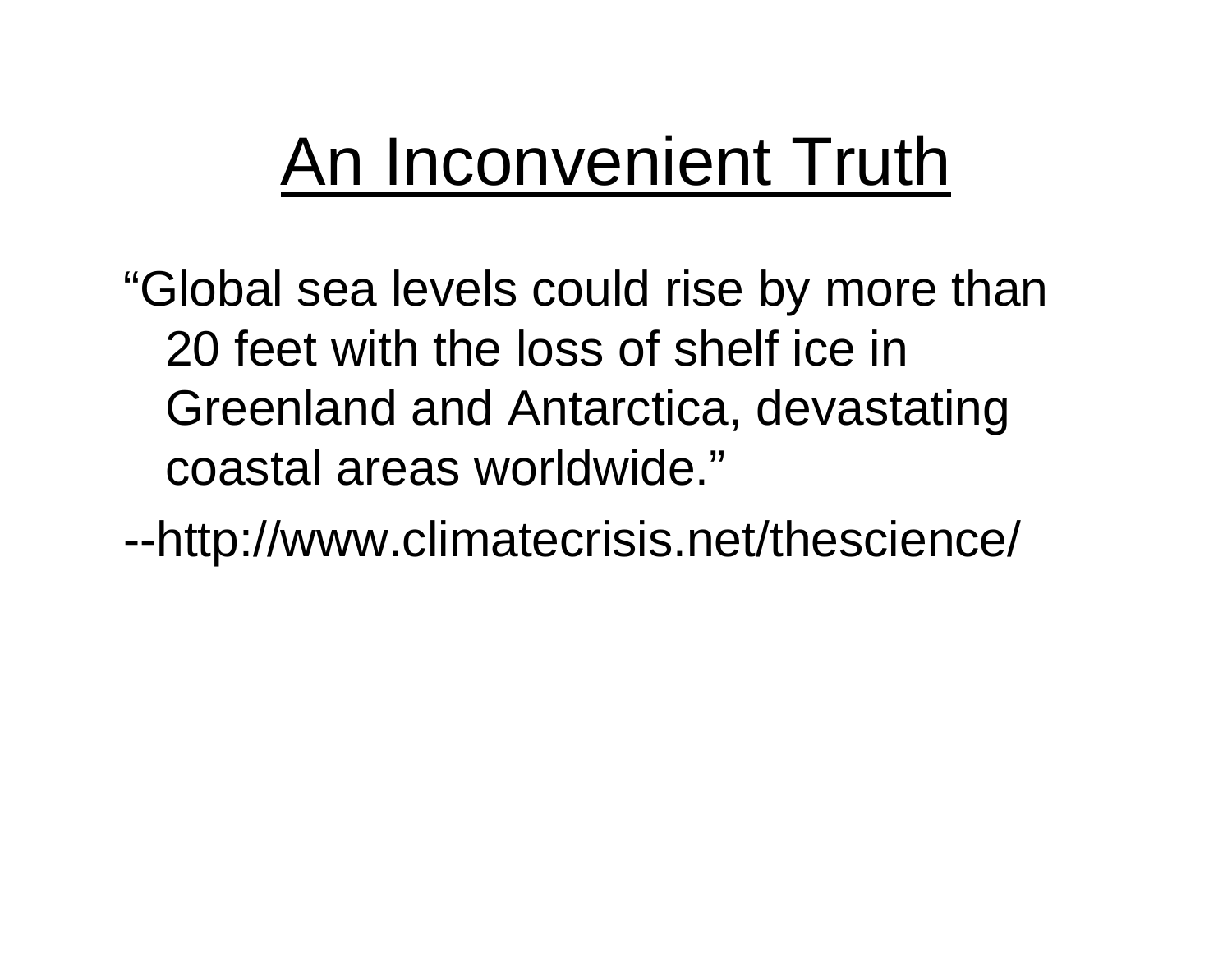## Threat to Reactors & Wastes

• Depending on their elevation above sea level, coastal reactors – and the high-level radioactive wastes stored on-site – could eventually be flooded by rising sea levels, or made more vulnerable to storm surges during hurricanes and tropical storms.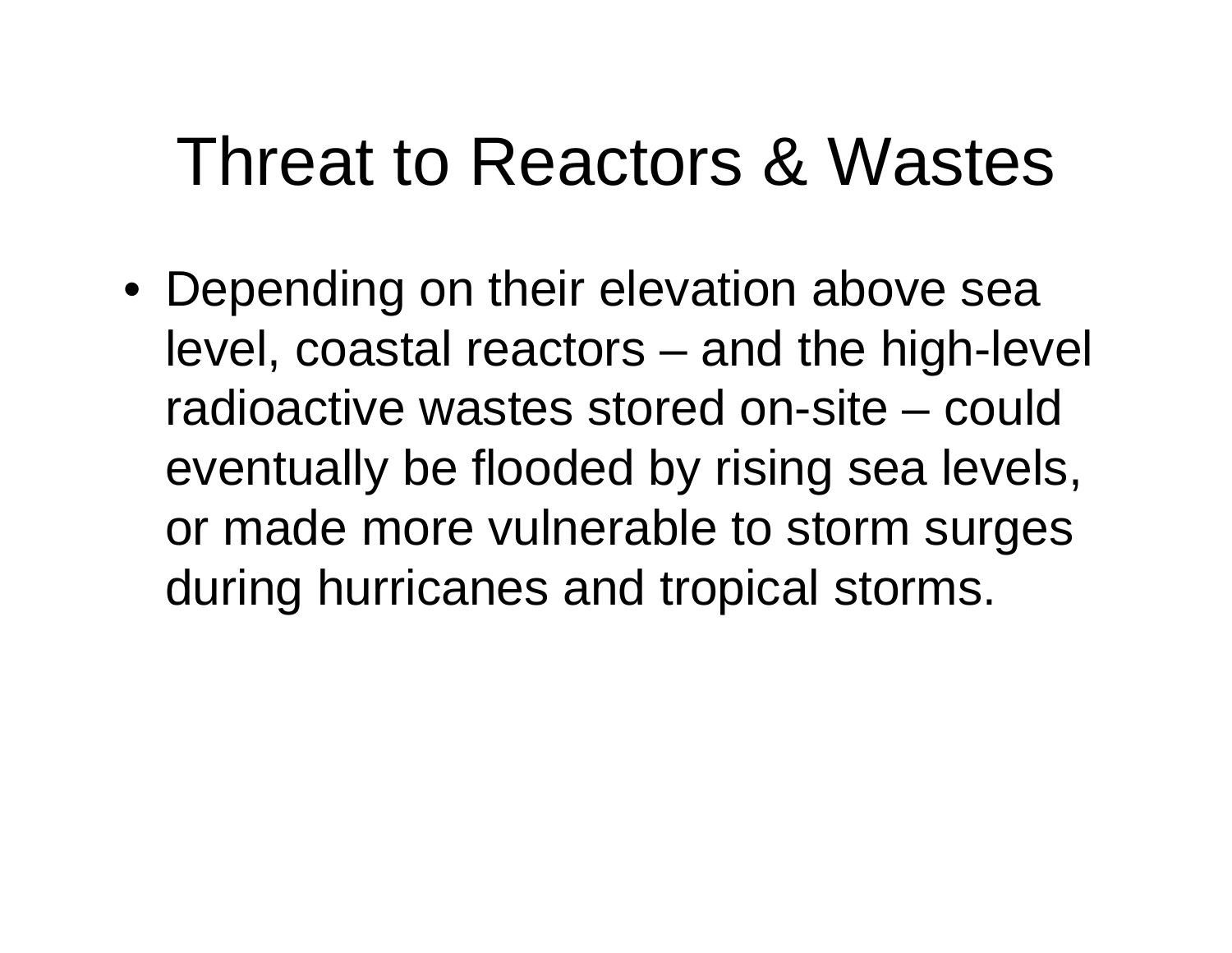## Proposed New Reactors

• To be located at places vulnerable to severe weather and rising sea levels, such as on sea coasts or rivers.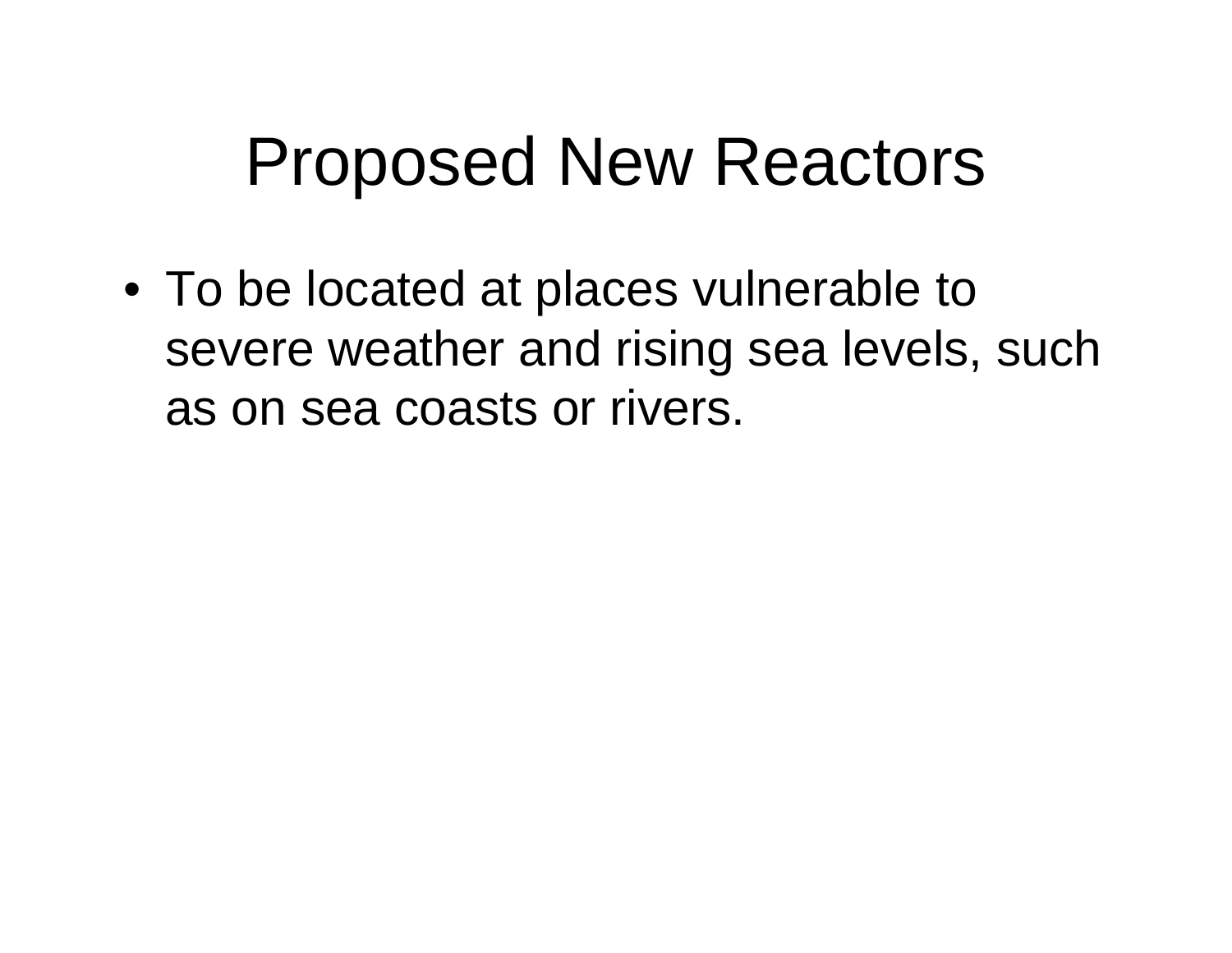# Grid Instability

- Because reactors must shut down as a safety measure in the face of severe weather, their large base load electricity supplies will be unavailable when most needed.
- Dozens of nuclear power plants in the Northeastern and Midwestern U.S. and Canada were forced to shut down as a safety measure during the August 2003 "Blackout," spreading the power outage to 50 million people.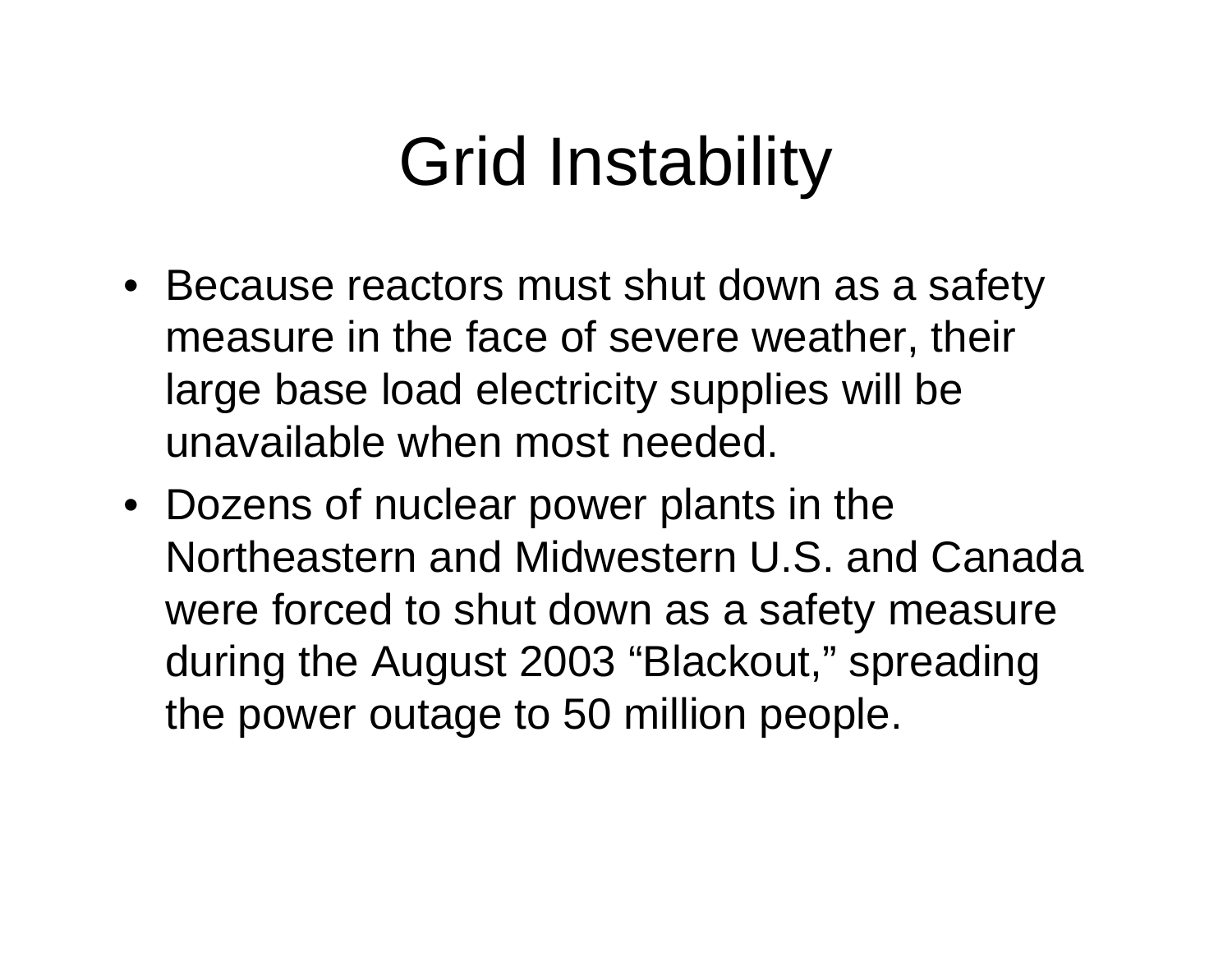#### August 2003 Northeast Power Outage

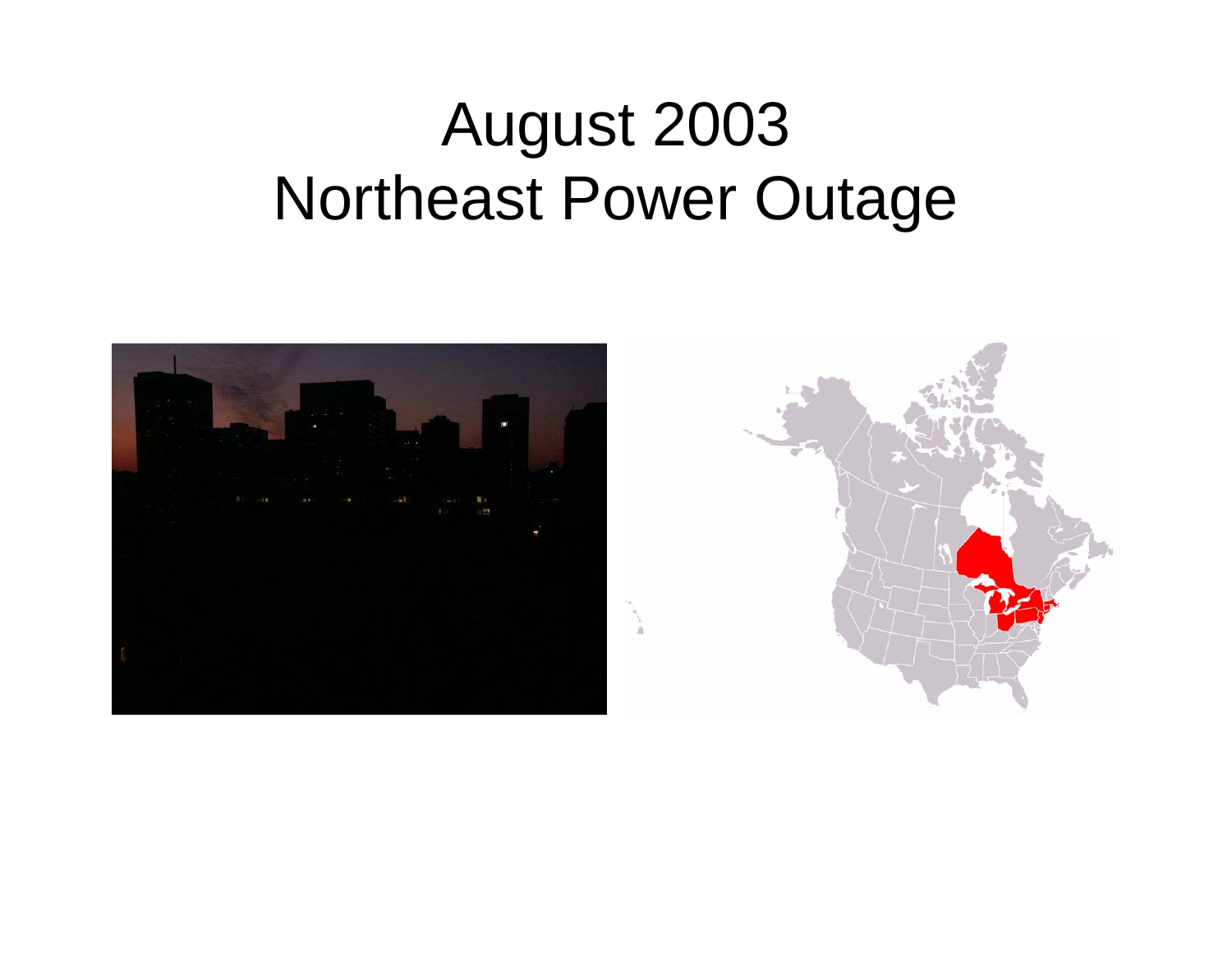## Atomic Unreliability

- *NM Gov. Richardson: U.S. as "a superpower with a third-world electricity grid"*.
- Power outage started when FirstEnergy transmission lines failed in Ohio – could the company's loss of many hundreds of millions of dollars at Davis-Besse have anything to do with the un-maintained transmission lines?!
- Severe weather due to climate destabilization will put more pressure on the electricity grid, forcing safety shutdowns at atomic reactors, exacerbating the power outages.